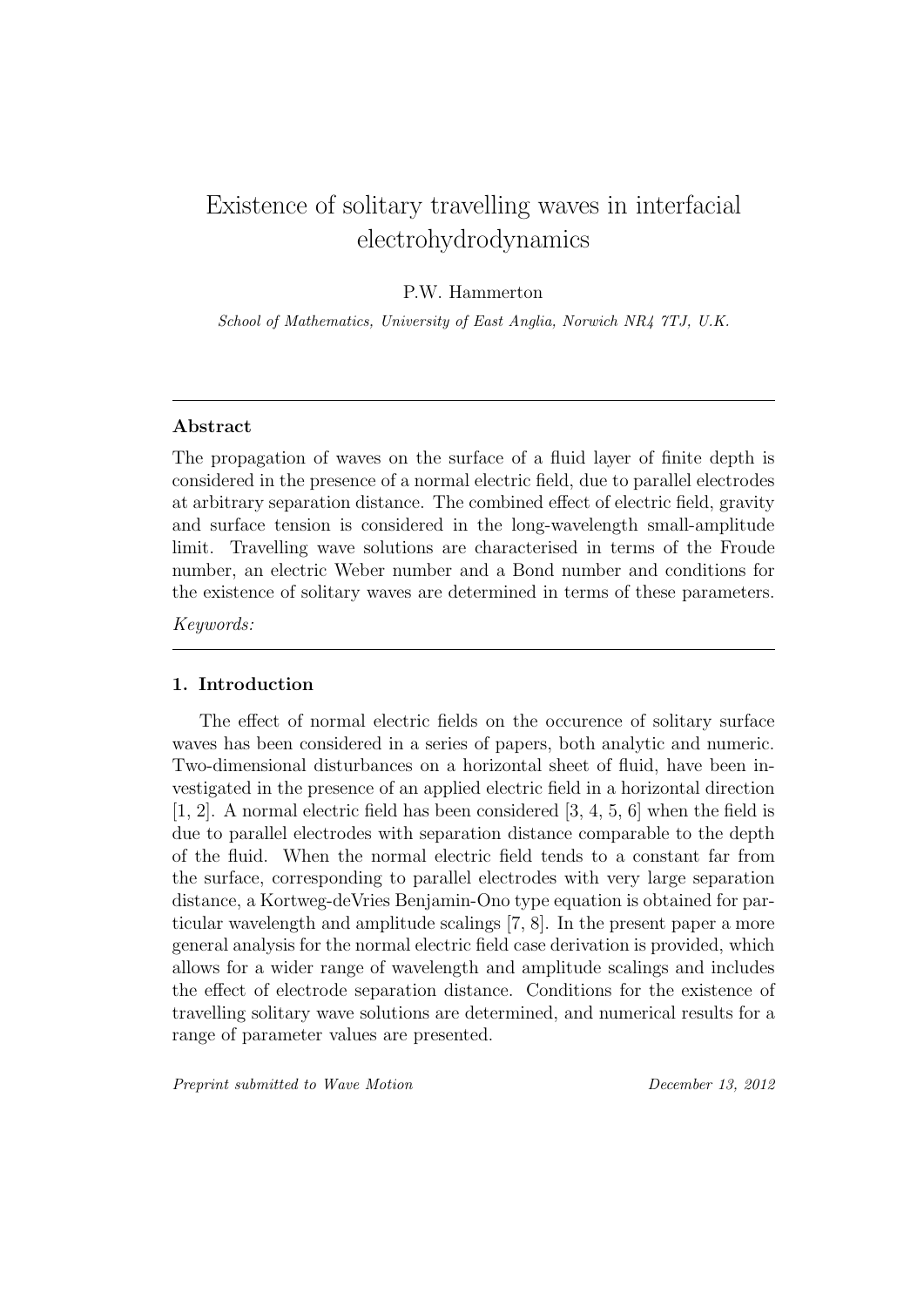For a horizontal fluid layer of depth  $h$ , small amplitude disturbances with wavelength much greater than h propagate at speed  $\sqrt{gh}$ . For a particular scaling between disturbance amplitude and wavelength, a weakly nonlinear analysis, taking account of surface tension gives rise to the Kortweg-de-Vries equation  $[9]$ , with the familiar sech<sup>2</sup> solitary solutions. Capillary effects are characterised by the inverse Bond number  $\tau = \sigma/\rho gh^2$  but when that is close in value to  $\frac{1}{3}$  wavelength shortening means that higher order terms in the weakly nonlinear analysis must be included. A different scaling between amplitude and wavelength then gives rise to an additional fifth derivative term [9]. The inclusion of an electric field modifies these governing equations.

In the present paper we consider two horizontal parallel plates separated by distance  $h + d$  with a layer of inviscid fluid, undisturbed depth h, lying on the lower impermeable plate. Between the fluid layer and the upper plate, a second fluid with different electric properties is present and this fluid is taken to be hydrodynamically passive. A potential difference  $V_0$  is then applied between the two plates. Previous analysis of this problem has focused either on the case when the lower fluid is a perfect conductor, or on the case when both fluids are perfect dielectrics. In the first case the tangential component of electric field at the interface is zero, in the second case the surface charge density at the interface is zero. In both cases the tangential force at the interface due to the electric field is zero. If instead the two fluids are modelled as leaky dielectrics [10], then the interfacial tangential force is non-zero and a large-Reynolds number analysis is required, involving a hydrodynamic boundary layer below the interface. This is beyond the scope of the present paper. Here we consider the case when the lower fluid is assumed to be a perfect conductor, but the analysis can be readily modified to the case of two perfect dielectrics. In either case, a potential field V is set up in the upper fluid, but when the lower fluid is taken to be a perfect conductor the potential in this region is a constant.

As well as considering the case of parallel electrodes, we also consider separately the case when the electric field tends to a constant magnitude in the vertical direction, far from the the fluid layer. We consider this case to allow direct comparison with earlier works [7, 8]. However this case should correspond to the limit  $d \to \infty$ , the exact nature of the limit emerges as part of the analysis presented in §3.

The structure of the paper is as follows. In §2 the governing equation is derived in a fashion similar to previous analyses [7, 8], but without assuming any particular scaling between wavelength and amplitude, and allowing a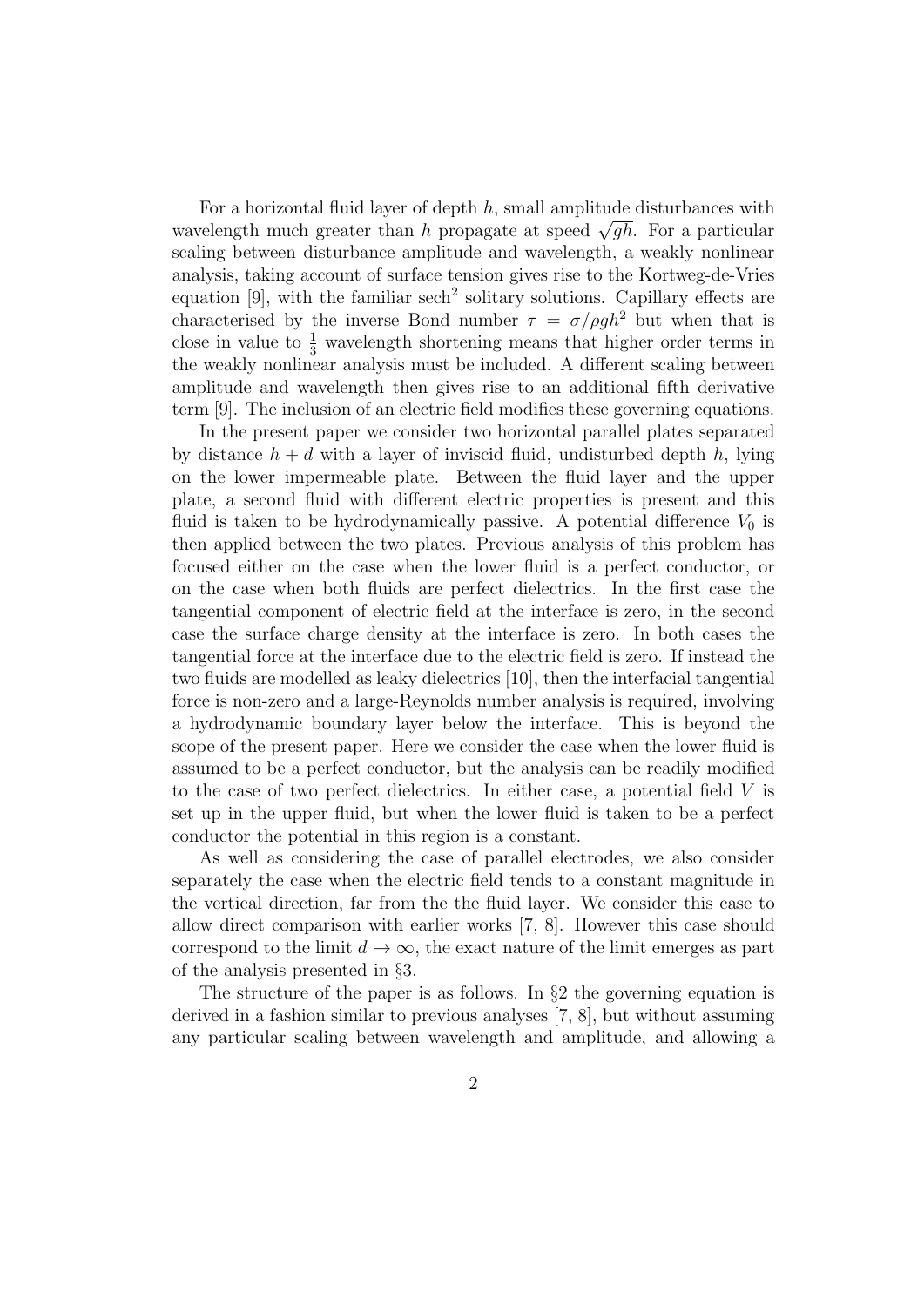more general electrical forcing. In §3 the dependence of the electric field on the electrode separation distance is considered, along with the resulting effect on the surface waves. These results are compared with other approaches [5, 8] and previous results then emerge as limits of this governing equation. In §4 travelling wave solutions are considered. The question of whether true solitary wave solutions are possible for particular parameter values is studied by considering when the linearised equation permits non-decaying oscillatory solutions. In §5 these predictions are compared with numerical solutions obtained using spectral methods.

## 2. Governing Equation

An impermeable electrode is located at  $y_* = -h$  and an inviscid fluid layer occupies the region  $-h < y_* < \eta^*(x_*)$  above the electrode, where we take  $x_*, y_*$  to be the horizontal and vertical dimensional coordinates. The flow in the perturbed fluid layer is taken to be irrotational and so the velocity field is given by  $\mathbf{u}^* = \nabla^* \phi^*$  where  $\phi^*(x_*, y_*)$  is the dimensional velocity potential and satisfies Laplace's equation. The electrode is maintained at potential  $V^* = 0$ and we consider the case when the fluid is a perfect conductor and hence the electric field in the fluid layer is zero. Above this layer we have a dielectric medium assumed to be hydrodynamically passive, but which supports an electric field  $\mathbf{E}^* = \nabla V^*$ , where  $V^*(x_*, y_*)$ , the dimensional electric potential, satisfies Laplace's equation.

As previously noted we consider two different imposed electric fields. In case 1 we take the upper medium to be unbounded, with electric field  $\mathbf{E}^* \to$  $E_0$ **y** as  $y^* \to \infty$ . In case 2 we consider a second horizontal electrode located at  $y_* = d$  and maintained at potential  $V^* = V_0$ . In this case  $V^*$  satisfies Laplace's equation in the region  $\eta^*(x_*) < y_* < d$ . The set-up is illustrated in figure 1.

At the interface the fluid velocity satisfies the kinematic condition, and since the lower fluid is a perfect conductor the tangential component of the electric field is zero. The normal component of the electric field at the interface gives rise to a normal stress on the surface, which together with the effect of surface tension lead to additional terms in the Bernoulli condition at the interface.

The set of equations governing the fluid flow, the electric field and the interface conditions is non-dimensionalised using the undisturbed depth  $h$ , the gravitational acceleration q and the magnitude of the electric field in the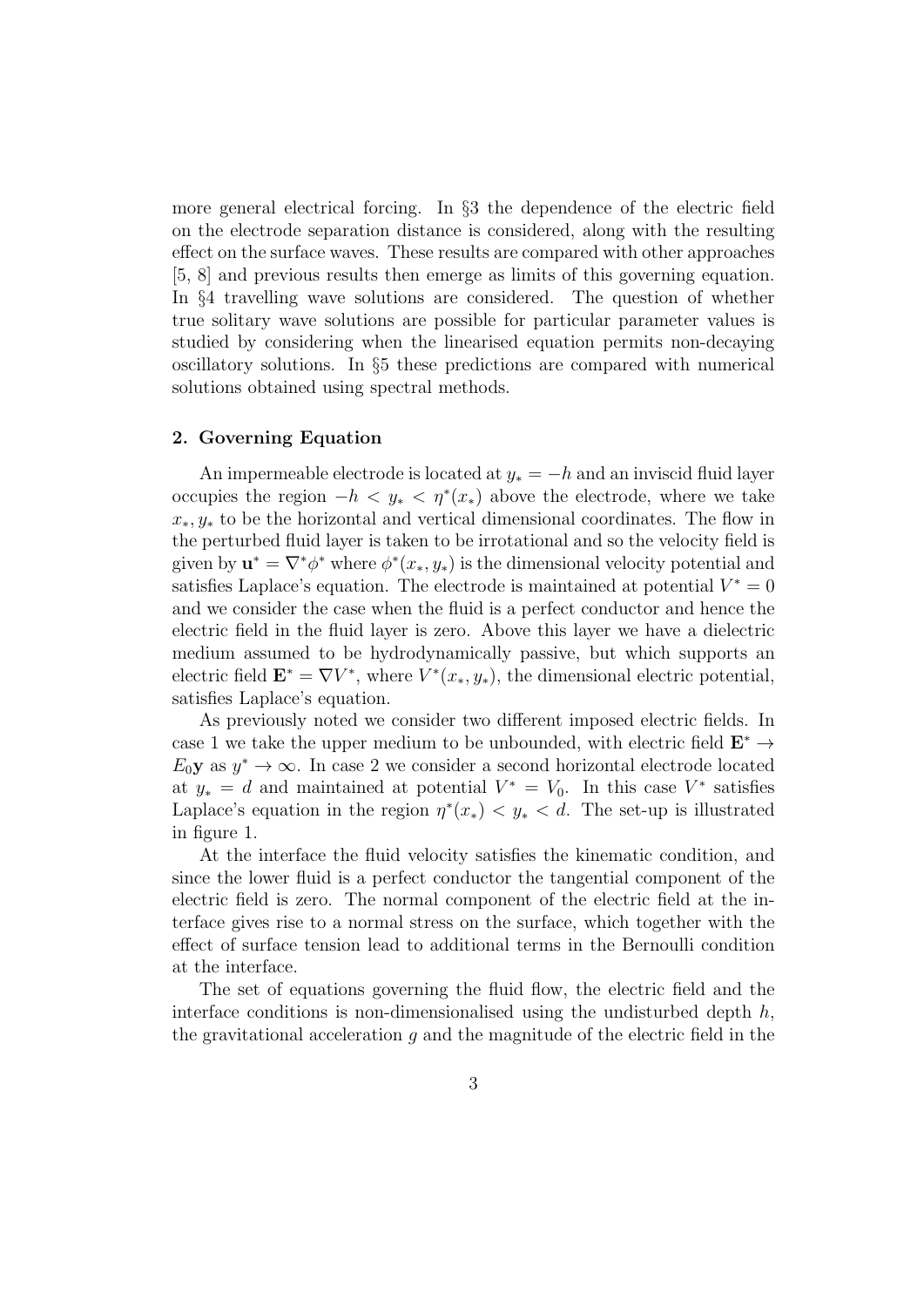

Figure 1: Fluid layer occupying the region  $-h < y_* < \eta^*(x_*)$  with: (a) unbounded upper medium with electric field  $\mathbf{E}^* \to \mathbf{E}^* \mathbf{y}$  as  $y_* \to \infty$  (Case 1); (b) upper electrode located at  $y^* = d$  and maintained at potential  $V_0$  (Case 2)

upper medium  $E^*$ . For the first case considered where the upper medium is unbounded and  $\mathbf{E}^* \to E_0 \mathbf{y}$  as  $y^* \to \infty$ , we take  $E^* = E_0$ . For the second case we take  $E^* = V_0/d$ , where  $V_0$  is the potential of the upper electrode. Now, changing to a frame moving with the shallow water linear wave speed  $\sqrt{gh}$ , and assuming that the amplitude of the perturbation of the surface is  $O(\delta h)$  and that the wavelength is  $O(\epsilon^{-1}h)$ , we write

$$
\eta = \frac{1}{\delta h} \eta^*, \quad x = \frac{\epsilon}{h} \left( x_* - \sqrt{gh} t_* \right), \quad y = \frac{1}{h} y_*.
$$

In the small-amplitude long-wavelength limit ( $\delta, \epsilon \ll 1$ ), specific scalings between  $\delta$  and  $\epsilon$  are considered elsewhere [8], but here we describe a general method without specifying a particular scaling between the two small parameters, and clarifying the required scalings of the other quantities.

At this stage we choose arbitrary scalings for the remaining variables

$$
t = K_1 \sqrt{\frac{g}{h}} t_*, \quad \phi = \frac{K_2}{h\sqrt{gh}} \phi^*, \quad V = \frac{K_3}{hE^*} V^*, \quad Y = \frac{K_3}{h} y_*,
$$

where Y is the vertical coordinate in upper fluid, chosen so that  $V_Y$ , the vertical component of the non-dimensional electric field is  $O(1)$ . With this choice of rescaling the interface is given by  $y = \delta \eta$  and the governing equation for the lower fluid flow becomes

$$
\epsilon^2 \phi_{xx} + \phi_{yy} = 0 \qquad -1 < y < \delta \eta
$$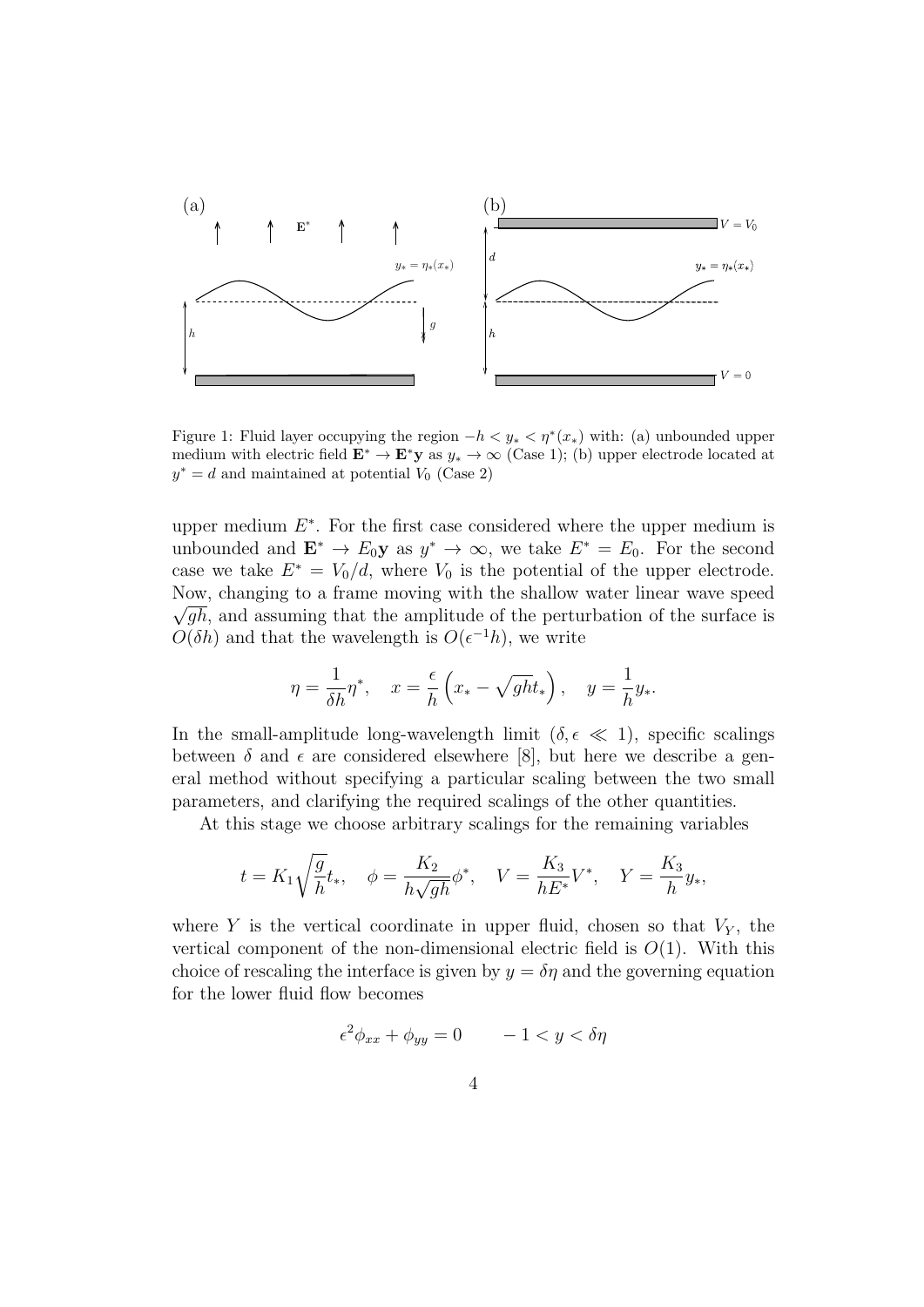with the no-slip condition  $\phi_y = 0$  on  $y = -1$  and the kinematic condition at the interface

$$
\delta K_1 K_2 \eta_t - \delta \epsilon K_2 \eta_x + \epsilon^2 \delta \phi_x \eta_x - \phi_y = 0, \qquad y = \delta \eta.
$$

In the upper medium, the electric potential field  $V$  satisfies

$$
V_{xx} + \left(\frac{K_3}{\epsilon}\right)^2 V_{YY} = 0 \qquad Y > K_3 \delta \eta.
$$

and the scaling factor for the electric field is chosen as  $K_3 = \epsilon$  so that V satisfies Laplace's equation. The condition that the tangential component of electric field at the interface is zero then becomes

$$
V_x + \delta \epsilon \eta_x V_Y = 0, \qquad Y = \epsilon \delta \eta,
$$

while the upper boundary condition depends on whether we are considering an unbounded upper medium or the case of an upper electrode,

$$
V_Y \to 1
$$
 as  $Y \to \infty$  (Case 1);  $V\left(Y = \frac{\epsilon d}{h}\right) = \frac{\epsilon d}{h}$  (Case 2) (1)

Finally the hydrodynamic flow and the electric field are linked through Bernoulli's equation at the interface which takes the form

$$
\delta R + \frac{E_b}{S} Q - \frac{\epsilon^2 \delta \tau}{S^{\frac{3}{2}}} \eta_{xx} = \text{constant}, \quad \text{on} \quad y = \delta \eta.
$$

where the non-dimensional parameters characterising the effects of the electric field and the surface tension are

$$
E_b = \frac{\varepsilon E^{*2}}{\rho gh}, \qquad \tau = \frac{\sigma}{\rho gh^2}, \tag{2}
$$

an electric Weber number and an inverse Bond number respectively. Here  $\sigma$ is the surface tension parameter and  $\varepsilon$  is the dielectric constant of the upper medium. The terms  $R, Q, S$  are given by

$$
R = \frac{K_1}{\delta K_2} \phi_t - \frac{\epsilon}{\delta K_2} \phi_x + \frac{1}{2\delta K_2^2} \left( \epsilon^2 \phi_x^2 + \phi_y^2 \right) + \eta
$$
  
\n
$$
Q = -\frac{1}{2} \left( V_Y^2 - V_x^2 \right) \left( 1 - \delta^2 \epsilon^2 \eta_x^2 \right) + 2\delta \epsilon \eta_x V_x V_Y,
$$
  
\n
$$
S = 1 + \delta^2 \epsilon^2 \eta_x^2.
$$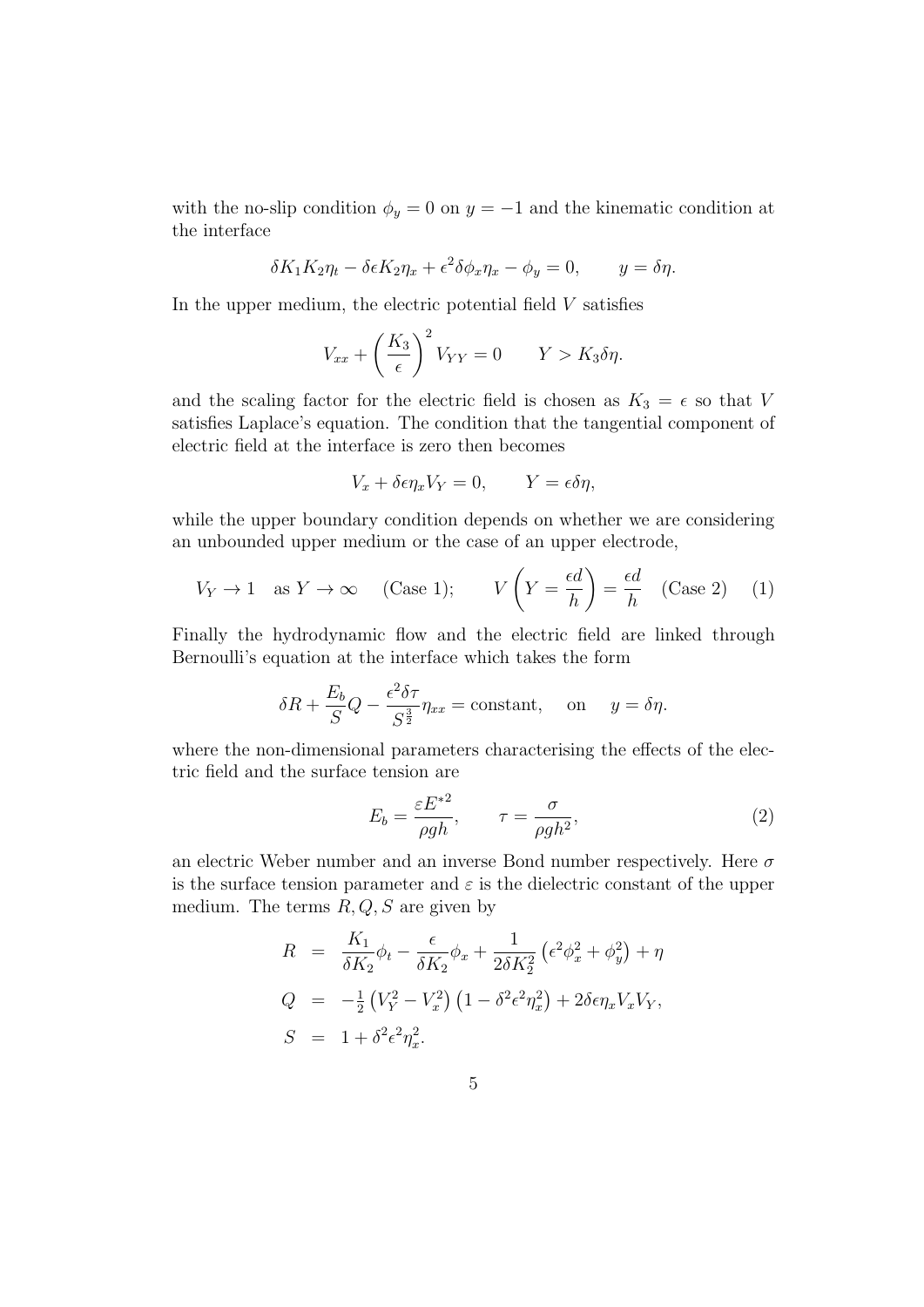In the subsequent analysis we consider  $E_b$  and  $\tau$  to be  $O(1)$  or smaller.

At this stage we choose distinguished scalings motivated by physical balances. The scaling  $K_2$  is chosen so that the leading order balance in Bernoulli's equation is between  $\eta$  and  $\phi_x$ , and  $K_1$  so that the time derivatives and quadratic nonlinearity enter at the same order. This choice of balances gives

$$
K_1 = \delta \epsilon, \quad K_2 = \frac{\epsilon}{\delta}.
$$

hence the governing equations for the velocity potential and the electric potential in the lower and upper fluids respectively are given by

$$
\epsilon^2 \phi_{xx} + \phi_{yy} = 0, \qquad -1 < y < \delta \eta,\tag{3}
$$

$$
V_{xx} + V_{YY} = 0, \t Y > \epsilon \delta \eta. \t (4)
$$

The conditions at the interface then become,

$$
\delta \epsilon^2 \left( \eta_t + \phi_x \eta_x \right) - \epsilon^2 \eta_x - \phi_y = 0, \qquad y = \delta \eta, \tag{5}
$$

$$
V_x + \delta \epsilon \eta_x V_Y = 0, \qquad Y = \epsilon \delta \eta, \tag{6}
$$

$$
\delta R + E_b Q - \epsilon^2 \delta \tau \eta_{xx} + O(\delta^2 \epsilon^2) = \text{constant}, \quad y = \delta \eta, \tag{7}
$$

where

$$
R = \eta - \phi_x + \delta \left( \phi_t + \frac{1}{2} \phi_x^2 \right) + \frac{\delta}{2\epsilon^2} \phi_y^2,
$$
  
\n
$$
Q = -\frac{1}{2} \left( V_Y^2 - V_x^2 \right) + 2\delta \epsilon \eta_x V_x V_Y.
$$

We begin by considering the term involving the electric field. Motivated by the boundary conditions on  $V$ , we set

$$
V = Y + \delta \epsilon W,
$$

where  $W(x, Y)$  satisfies Laplace's equation,  $W_x = -\eta_x + O(\delta \epsilon)$  at the interface and from (1)

$$
W_Y \to 0
$$
 as  $Y \to \infty$  (Case 1);  $W\left(Y = \frac{\epsilon d}{h}\right) = 0$  (Case 2).

In terms of the new function  $W$  the contribution to  $(7)$  from the electric field is given by  $Q = -\frac{1}{2} - \delta \epsilon W_Y + O((\delta \epsilon)^2)$ , where  $W_Y$  is evaluated at the interface. We return to the calculation of the electric field in §3 but at this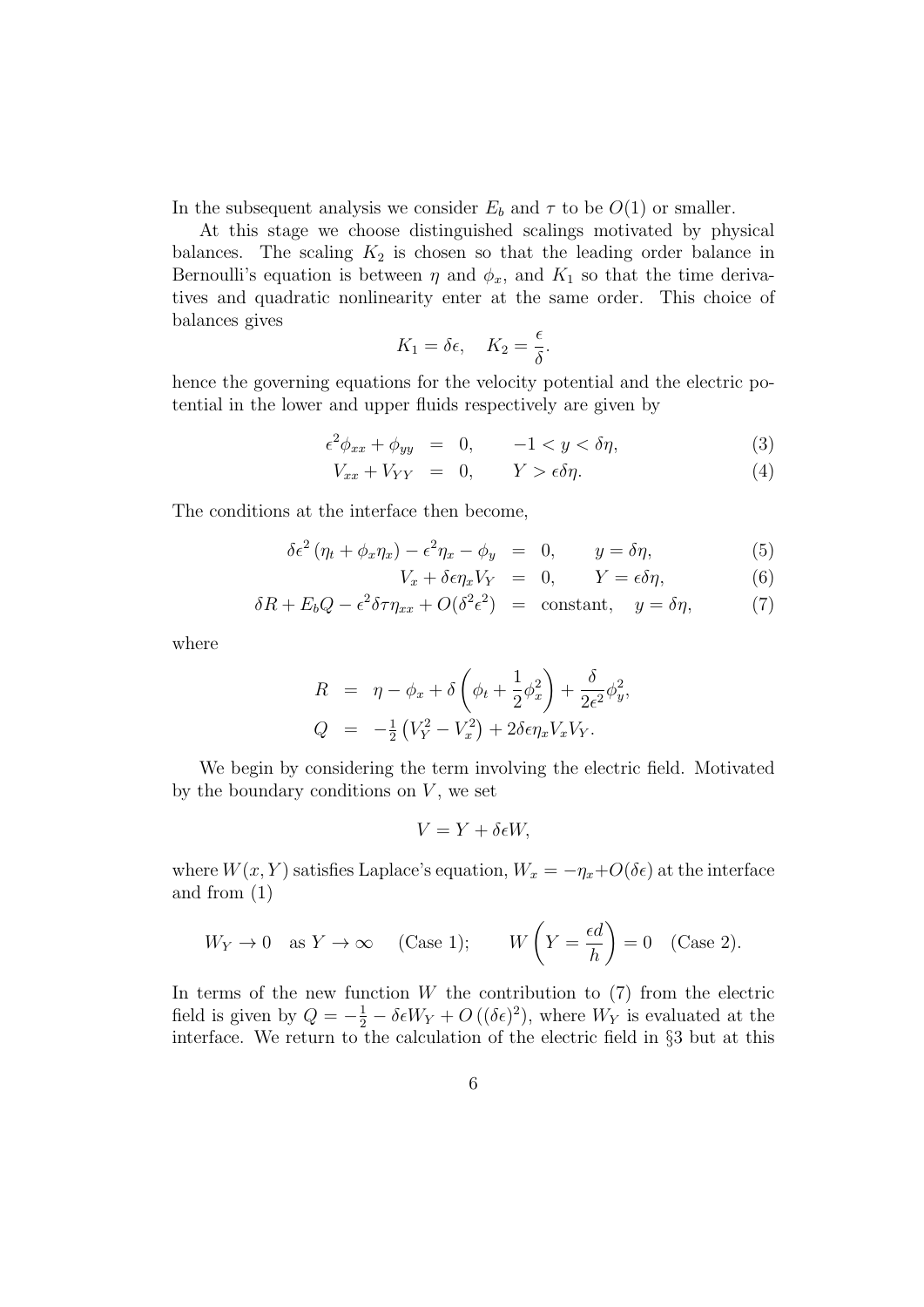stage we retain as much generality as possible and write  $W_Y$  at the interface as  $\mathcal{P}[\eta]$ , where this symbolic dependence on the interface position,  $\eta$ , depends on the boundary conditions on the electric field in the upper medium. Hence

$$
Q = -\frac{1}{2} - \delta \epsilon \mathcal{P}[\eta] + O\left((\delta \epsilon)^2\right)
$$

and the equations relating  $\eta(x)$  and  $\phi(x, y)$  on  $y = \delta \eta$  become

$$
\phi_y = -\epsilon^2 \eta_x + \epsilon^2 \delta(\eta_t + \phi_x \eta_x), \tag{8}
$$

$$
\eta = \phi_x - \delta \left( \phi_t + \frac{1}{2} \phi_x^2 \right) + E_b \epsilon \mathcal{P} \left[ \eta \right] + \epsilon^2 \tau \eta_{xx} + O \left( \delta \epsilon^2 E_b \right). \tag{9}
$$

Rearranging (9) by repeated substitution of  $\eta$  into the right hand side gives  $\eta$  in terms of  $\phi$ ,

$$
\eta = \phi_x - \delta \left( \phi_t + \frac{1}{2} \phi_x^2 \right) + E_b \epsilon \mathcal{P} \left[ \phi_x \right] + \epsilon^2 \tau \phi_{xxx} + \epsilon^4 \tau^2 \phi_{xxxxx} \qquad (10)
$$

$$
+ O \left( \epsilon^6, \epsilon \delta E_b, \epsilon^3 E_b, \epsilon^2 E_b^2 \right).
$$

In an analysis of this form, care must be taken to consider all terms which may enter the final model equation at leading order. There may appear to be an inconsistency in the terms retained in the expression for  $\eta$  above, in that the  $O(\epsilon^4)$  has been retained. The reason for this becomes clear later in the exposition.

Next  $\eta$  can be eliminated from (8) to give

$$
\begin{array}{lll}\n\phi_y &=& -\epsilon^2 \phi_{xx} + 2\epsilon^2 \delta \left( \phi_{xt} + \phi_x \phi_{xx} \right) - \epsilon^3 E_b \mathcal{P}_x \left[ \phi_x \right] - \epsilon^4 \tau \phi_{xxxx} \\
&- \epsilon^6 \tau^2 \phi_{xxxxxx} + O \left( \delta \epsilon^4, \epsilon^8 \tau^3, \epsilon^3 \delta E_b, E_b \epsilon^5, \epsilon^4 E_b^2, \delta^2 \epsilon^2 \right),\n\end{array}
$$

on the boundary  $y = \delta \eta$ . Finally transferring the boundary conditions from  $y = \delta \eta$  to  $y = 0$  we have

$$
\phi_y(\delta \eta) = \phi_y(0) + \delta \eta \phi_{yy}(0) + O(\delta^2) = \phi_y - \epsilon^2 \delta \eta \phi_{xx} + O(\epsilon^2 \delta^2)
$$

from which it follows that the set of equations to be solved for  $\phi(x, t)$  becomes,

$$
\phi_{yy} = -\epsilon^2 \phi_{xx}, \qquad -1 < y < 0,
$$

$$
\phi_y = 0, \qquad y = -1,
$$

$$
\phi_y = -\epsilon^2 \phi_{xx} + \epsilon^2 \delta \left( 2\phi_{xt} + 3\phi_x \phi_{xx} \right) - \epsilon^3 E_b \mathcal{P}_x \left[ \phi_x \right] \qquad y = 0.
$$
  

$$
-\epsilon^4 \tau \phi_{xxxx} - \epsilon^6 \tau^2 \phi_{xxxxxx}
$$
  

$$
+ O \left( \delta \epsilon^4, \epsilon^8, \epsilon^3 \delta E_b, E_b \epsilon^5, \epsilon^4 E_b^2, \delta^2 \epsilon^2 \right),
$$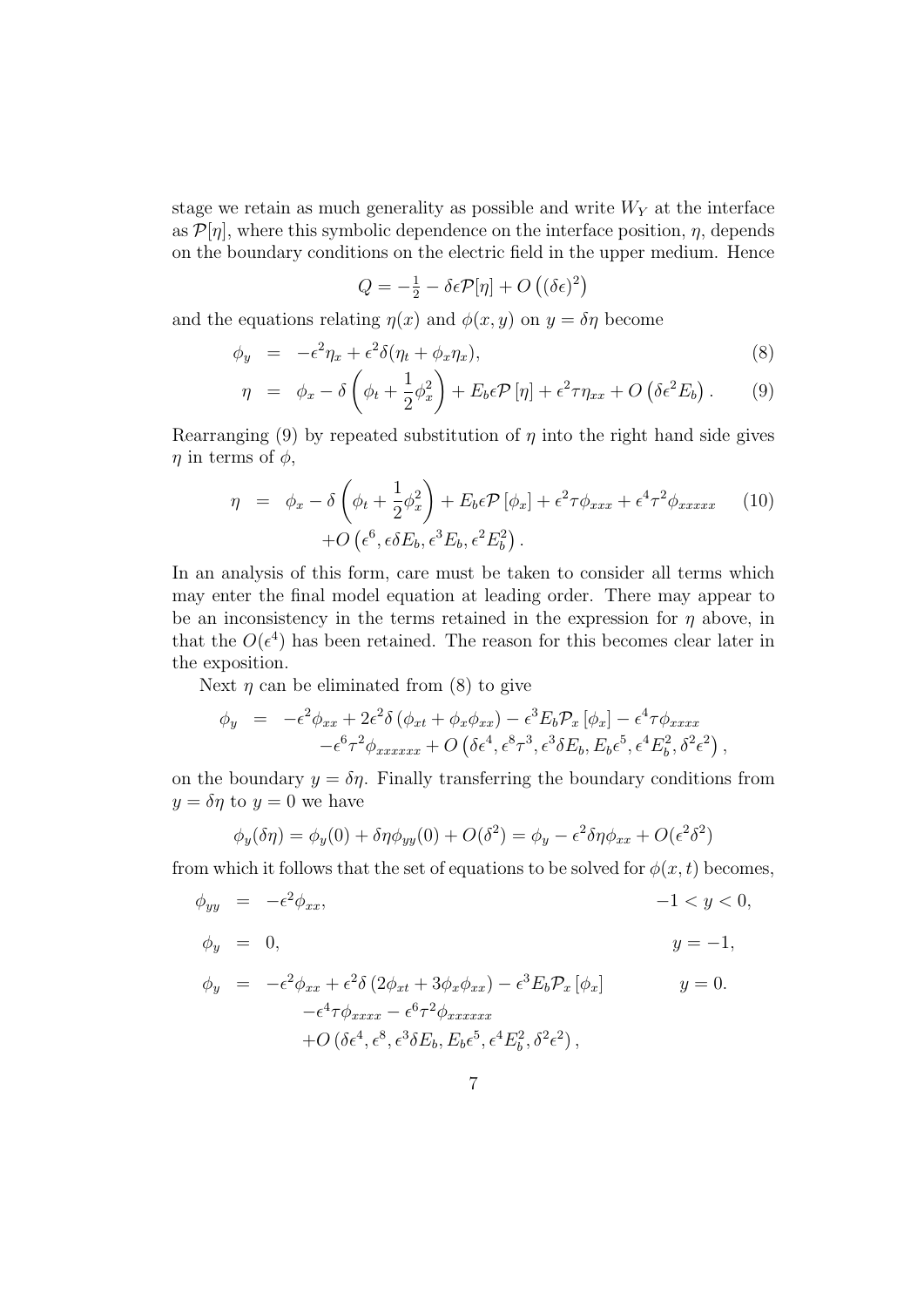Solving the first of these equations subject to the boundary condition at  $y = -1$  gives

$$
\phi = G - \frac{1}{2}(y+1)^2 G^{(ii)} \epsilon^2 + \frac{1}{4!}(y+1)^4 G^{(iv)} \epsilon^4 + -\frac{1}{6!}(y+1)^6 G^{(vi)} \epsilon^6 + O(\epsilon^8),
$$

where  $G(x, t)$  is an as yet undetermined function. Note that terms such as  $\epsilon^2 H_1(x,t)$  and  $\delta H_2(x,t)$  can be included in this expansion, but that with suitable normalisation, such terms can then be incorporated into the leading term  $G(x, t)$ . Substituting into the boundary condition at  $y = 0$  finally gives,

$$
\epsilon^2 \delta \left( 2G_{xt} + 3G_x G_{xx} \right) - \epsilon^3 E_b \mathcal{P}_x \left[ G_x \right] - \epsilon^4 \left( \tau - \frac{1}{3} \right) G^{(iv)} \n+ \epsilon^6 \left( \frac{1}{2} \tau - \tau^2 - \frac{1}{30} \right) G^{(vi)} + O \left( \delta \epsilon^4, \epsilon^8, \epsilon^3 \delta E_b, E_b \epsilon^5, \epsilon^4 E_b^2, \delta^2 \epsilon^2 \right) = 0
$$

and hence, dropping the smaller correction terms,

$$
2\eta_t + 3\eta\eta_x = \frac{\epsilon^2(\tau - \frac{1}{3})}{\delta}\eta_{xxx} + \frac{\epsilon E_b}{\delta} \mathcal{P}_x[\eta] - \frac{1}{45} \frac{\epsilon^4}{\delta}\eta_{xxxxx},
$$
(11)  
[1]

since  $G_x = \eta$  to leading order. It is now clear why the  $O(\epsilon^4)$  terms were retained along with the  $O(\epsilon^2)$  terms, since when  $\tau$  is close to the critical value of  $\frac{1}{3}$  then this apparently smaller term can enter at leading order.

The importance of the electric field and surface tension terms is determined by the relative size of the coefficients involving  $\delta$ , the non-dimensional wave disturbance amplitude,  $\epsilon^{-1}$  the non-dimensional wavelength,  $\tau$  the nondimensional surface tension parameter and  $E<sub>b</sub>$  the non-dimensional electric field parameter. The derivation of (11) is based on both  $\delta$  and  $\epsilon$  being small, but without assuming anything about their relative sizes, while as previusly noted,  $E_b$  and  $\tau$  are  $O(1)$  or smaller. Taking  $E_b$  and  $\tau$  large requires more careful analysis of the higher order terms dropped in the asymptotic analysis and is not considered in the present paper.

We now consider the leading order balance for different relative sizes of  $\delta$ ,  $\epsilon$ ,  $E_b$  and  $\hat{\tau} = \tau - \frac{1}{3}$  $\frac{1}{3}$ . If we first consider the case

$$
\delta \gg \max(\epsilon E_b, \epsilon^2 \hat{\tau}, \epsilon^4),
$$

then the leading order equation exhibits nonlinear steepening and hence a shortening lengthscale before the terms on the right hand side of (11) become comparable to the nonlinear term. The shortening lengthscale is equivalent to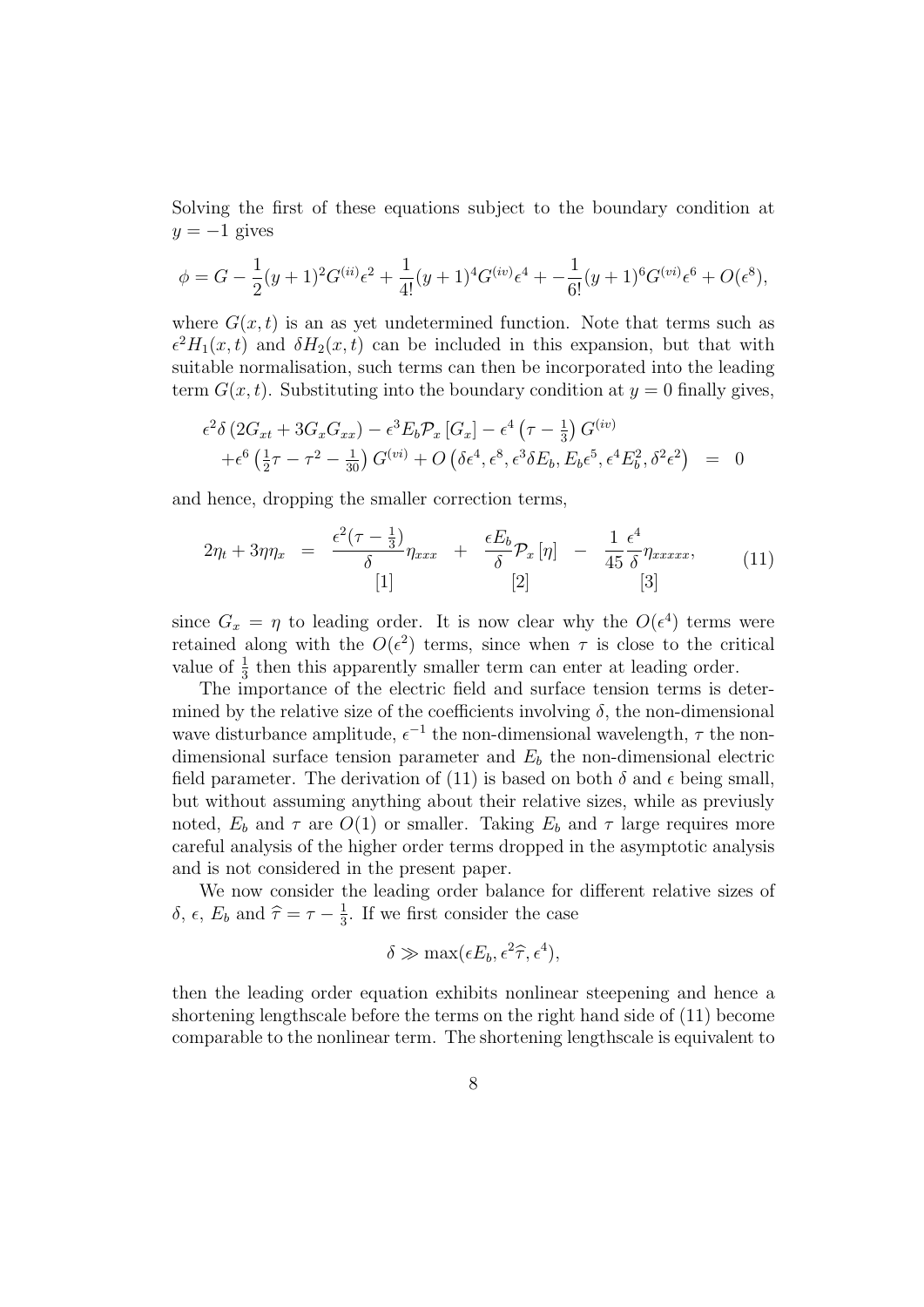

Figure 2: Schematic diagram showing the dominant terms on the right hand side of (11) as a function of  $\hat{\tau}$  and  $E_b$  in terms of (a) disturbance amplitude,  $\delta$ , and (b) wavelength,  $\epsilon^{-1}.$ 

an increase in  $\epsilon$ ; which term becomes comparable to the nonlinearity depends on the size of the parameters  $E_b$  and  $\hat{\tau}$ .

Unless  $\tau$  is close to  $\frac{1}{3}$ , the third derivative term in (11) is larger than the fifth derivative term and so the effect of surface tension and the electric field enter at the same order as the quadratic nonlinearity when

$$
\epsilon = \delta^{\frac{1}{2}}, \qquad E_b = O(\delta^{\frac{1}{2}}). \tag{12}
$$

If  $\tau-\frac{1}{3}$  $\frac{1}{3}$  is small then all three terms on the right hand side of (11) enter at the same order as the nonlinearity if

$$
\tau - \frac{1}{3} = O\left(\delta^{\frac{1}{2}}\right), \qquad \epsilon = \delta^{\frac{1}{4}}, \qquad E_b = O(\delta^{\frac{3}{4}}). \tag{13}
$$

The structure of the governing equation for different ranges of the parameter is summarised in figure 2, and this result illustrates the power of the present method, rather than specifying the key scalings at the start of the asymptotic analysis.

Before we consider the form of solutions in the different regimes we must determine the electric forcing term for the two cases of electric field previously discussed.

# 3. Electric Field

In order to calculate the term in the governing equation for the surface elevation, we must solve for the electric field in the upper medium. Linearis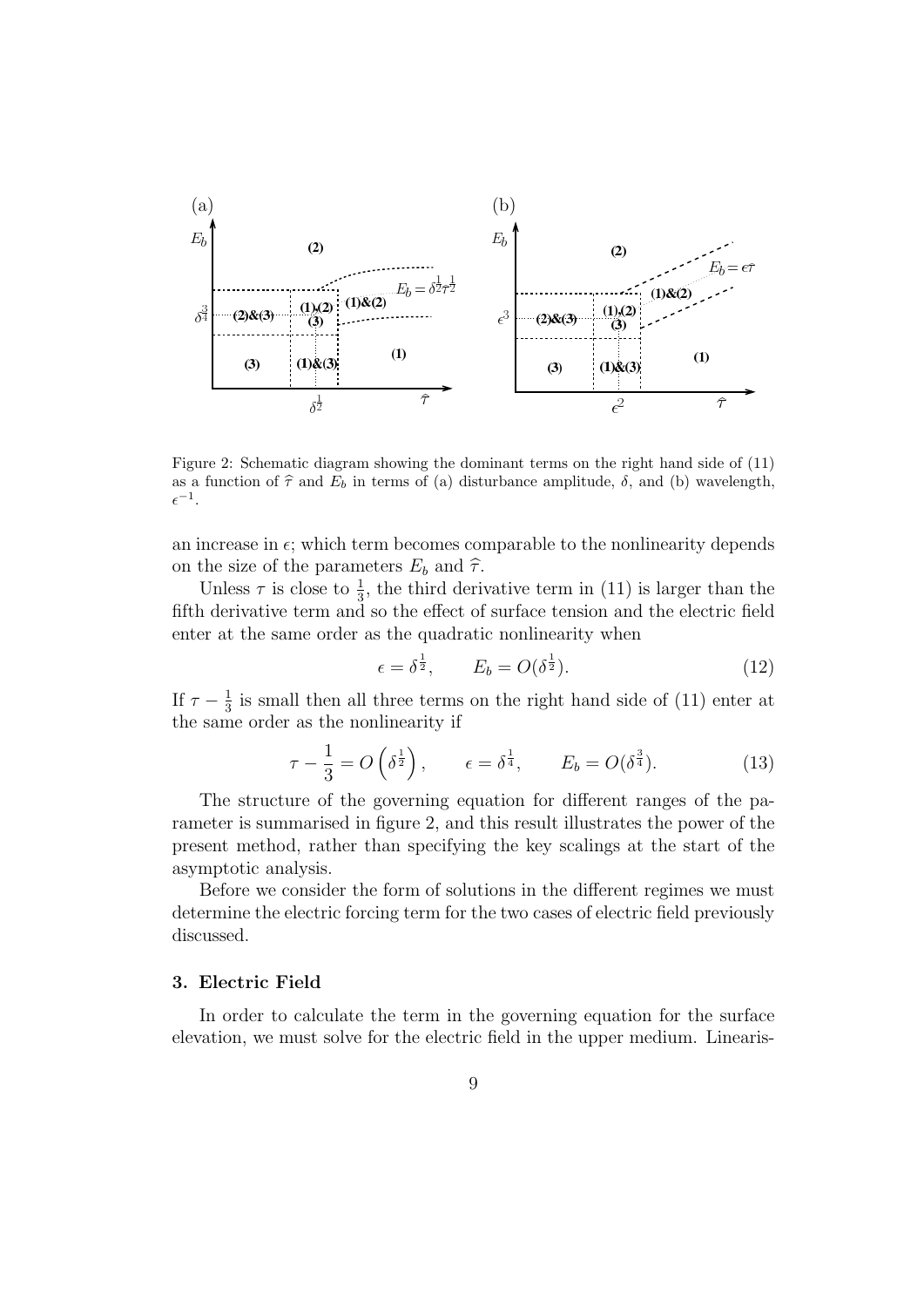ing so the boundary condition on the interface is applied at  $Y = 0$ , at leading order we have

$$
W_{xx} + W_{YY} = 0, \qquad W_x(x,0) = -\eta_x \qquad \begin{cases} W_Y \to 0 & Y \to \infty \quad \text{(Case 1)}, \\ W = 0 & Y = \frac{\epsilon d}{h} \quad \text{(Case 2)}, \end{cases}
$$

and the effect of the electric field on the surface wave is given by  $\mathcal{P}[\eta] =$  $W_Y(x,0)$ . We now determine  $\mathcal{P}[\eta]$  for the two cases of imposed electric field.

# 3.1. Case 1 - Unbounded upper medium

In case 1, since W satisfies Laplace's equation on  $Y > 0$  and  $W_Y$  decays as  $Y \to \infty$ , it can be readily shown that the first partial derivatives throughout  $Y > 0$  are related by

$$
W_Y = -\mathcal{H}[W_x], \qquad W_x = \mathcal{H}[W_Y].
$$

Here  $\mathcal H$  denotes the Hilbert transform with respect to x, defined [11] as the Cauchy principal value of a convolution integral,

$$
\mathcal{H}[f] = PV\left(\frac{1}{\pi} \int_{-\infty}^{\infty} \frac{f(s,t)}{x-s} ds\right). \tag{14}
$$

From this definition it immediately follows that,

$$
\frac{d}{dx}\left(\mathcal{H}(f)\right) = \mathcal{H}(f_x), \qquad \mathcal{H}[e^{\mathrm{i}kx}] = \frac{|k|}{\mathrm{i}k}e^{\mathrm{i}kx}.\tag{15}
$$

At the interface,  $W_x = -\eta_x$  at leading order, so  $W_Y = \mathcal{H}[\eta_x]$  and hence

$$
\mathcal{P}[\eta] = \mathcal{H}[\eta_x]. \tag{16}
$$

Thus for an unbounded upper medium the governing equation for surface elevation becomes

$$
2n_t + 3nn_x = \frac{\epsilon^2(\tau - \frac{1}{3})}{\delta}n_{xxx} + \frac{\epsilon E_b}{\delta} \mathcal{H}\left[n_{xx}\right] - \frac{1}{45} \frac{\epsilon^4}{\delta} n_{xxxxx}.
$$
 (17)

For the two specific scalings (12) and (13) previously discussed, the resulting governing equation corresponds to equation (29) and (40) respectively of Gleeson *et al*  $[8]$ , allowing for the alternative sign convention of the Hilbert transform.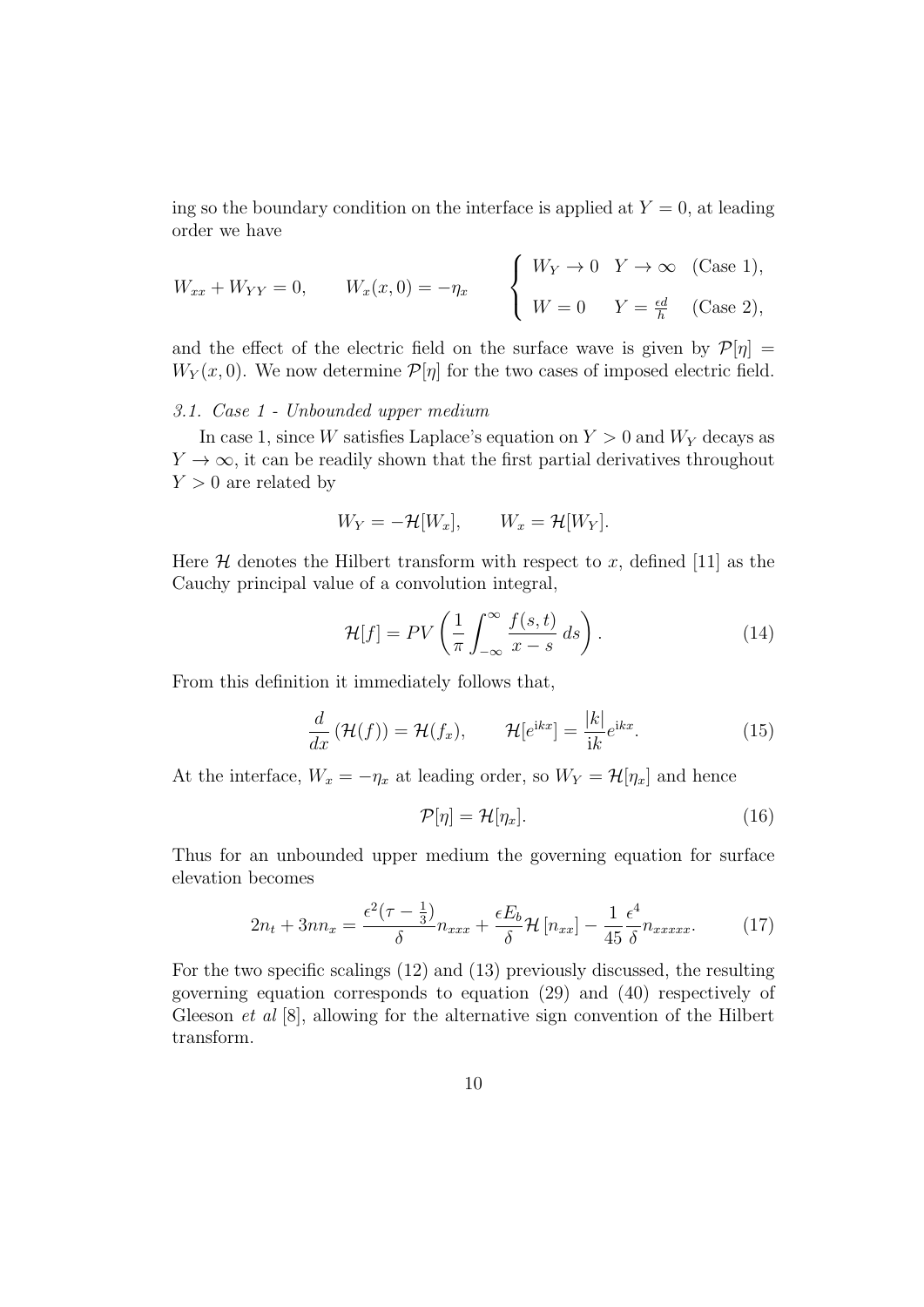#### 3.2. Case 2 - Parallel Electrodes

Writing  $D = \epsilon d/h$  we consider the problem,

$$
W_{xx} + W_{YY} = 0,
$$
  $W(x, 0) = -\eta(x),$   $W(x, D) = 0.$ 

Note that we could add an arbitrary constant to  $W(x, 0)$  though it can be readily shown that this will have no effect on the final solution.

By taking Fourier transforms with respect to x,  $W(x, Y)$  can be obtained in the form of a convolution integral

$$
W(x, Y) = -\int_{-\infty}^{\infty} \eta(x - s)g(s, Y) ds,
$$
  

$$
g(x, Y) = \frac{1}{2\pi} \int_{-\infty}^{\infty} \frac{\sinh (k(D - Y))}{\sinh (kD)} e^{ikx} dk
$$

and so  $\mathcal{P}[\eta] = W_Y(x,0)$  is given by

$$
\mathcal{P}[\eta] = \lim_{Y \to 0} \left( \int_{-\infty}^{\infty} \eta(x - s) h(s, Y) ds \right),
$$
  

$$
h(x, Y) = \frac{1}{2\pi} \int_{-\infty}^{\infty} \frac{k \cosh (k(D - Y))}{\sinh(kD)} e^{ikx} dk
$$
 (18)

It should be noted that while the integral for  $h(x, Y)$  does not converge for  $Y = 0$ , it does for all  $Y > 0$  since

$$
\frac{k \cosh\left(k(H - Y)\right)}{\sinh(kH)} \to |k| \exp\left(-|k|Y\right), \qquad |k| \to \infty.
$$

Hence  $\mathcal{P}[\eta]$  which appears in (11) has been determined for general D.

## 3.3. Comparison with other work

The effect of the electric field on the wave equation is through the term  $\mathcal{P}_x[\eta]$  with the form of  $\mathcal P$  given by (16) and (18) for the two cases considered. The governing PDE (11) is best solved numerically using a pseudospectral scheme [12] in which all linear terms involving spatial derivatives, including the electric forcing term, are evaluated in Fourier space, but the solution is advanced forwards in time in physical space. Also, in §4 travelling waveforms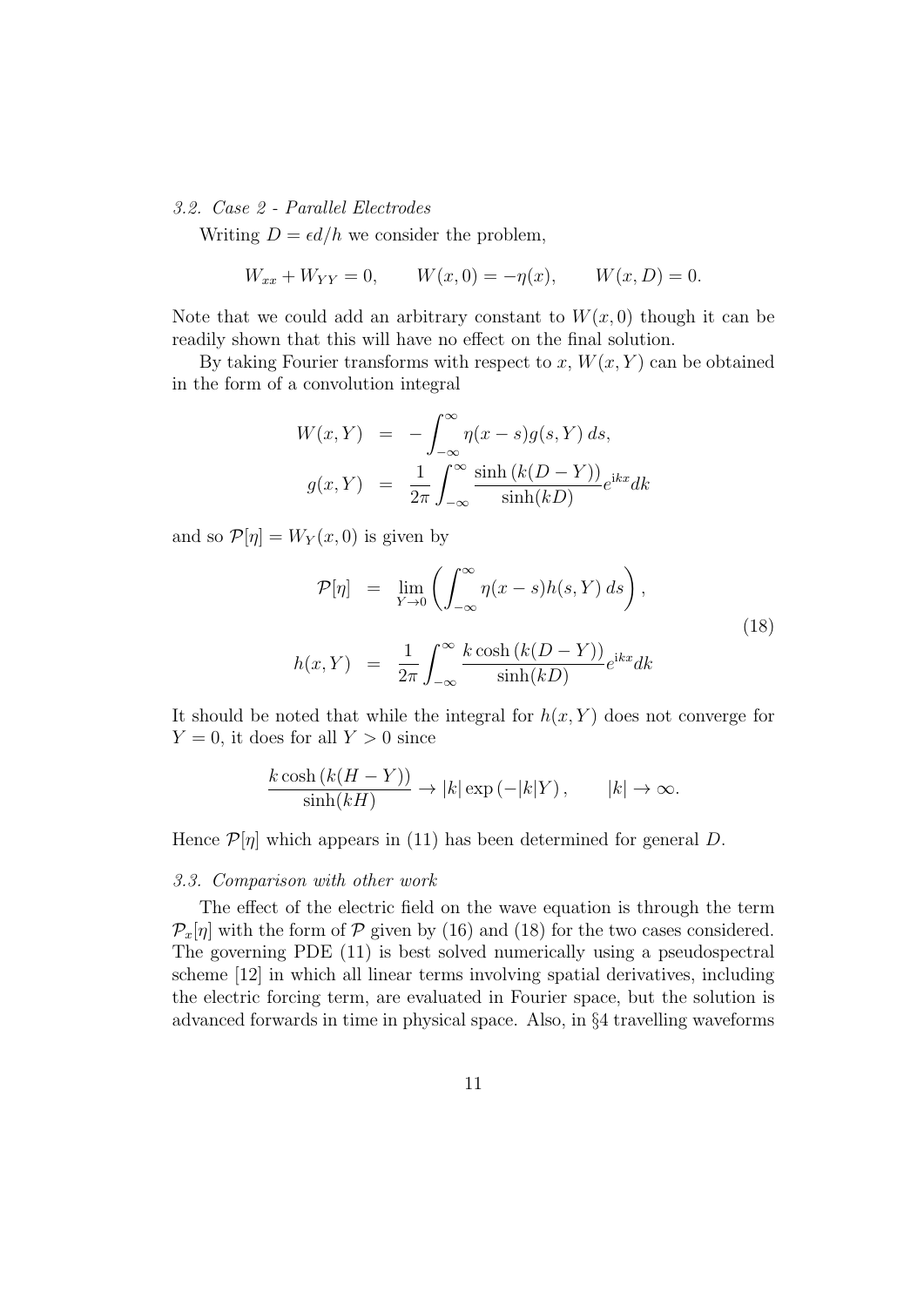are calculated in spectral space. Hence we require  $\mathcal{P}[\eta]$  when  $\eta(x) = e^{ikx}$ , and obtain

$$
\mathcal{P}[e^{ikx}] = f(k)e^{ikx}, \qquad f(k) = \begin{cases} |k| & \text{Case 1,} \\ |k|\coth(|k|D) & \text{Case 2.} \end{cases}
$$
 (19)

The result for case 1 follows from the definition of the Hilbert transform, while the result for case 2 follows immediately from the solution in Fourier transform space. It is then clear that case 1 is the limit of case 2 as  $D \to \infty$ . More precisely, since  $D = \epsilon d/h$ , the case of an unbounded upper medium previously studied [7, 8] corresponds to parallel electrodes with separation large compared with the disturbance wavelength  $\epsilon^{-1}h$ .

If d is small compared with the disturbance wavelength (that is  $D \ll 1$ ) then

$$
f(k) = \frac{1}{D} \left( 1 + \frac{1}{3} k^2 D^2 + O(D^4) \right), \implies \mathcal{P}[\eta] = \frac{1}{D} \eta - \frac{D}{3} \eta_{xx} + O(D^3),
$$

and hence from (11),

$$
2(\eta_t - c\eta_x) + 3\eta_t = \frac{\epsilon^2}{\delta} \left(\tau - \frac{1}{3} - \frac{E_b d}{3h}\right) \eta_{xxx} - \frac{1}{45} \frac{\epsilon^4}{\delta} \eta^{(v)}, \qquad c = \frac{E_b h}{2\delta d}.
$$
 (20)

So the effect of the electric field is to shift the wave speed and modify the coefficient of the dispersion term. Thus the critical value for  $\tau_c$  for the inverse Bond number when the fifth derivative term becomes significant is now

$$
\tau_c = \frac{1}{3} + \frac{E_b d}{3h}.
$$

This can be compared to the results of [4, 5], where it was assumed that the electrode separation and the depth of the fluid layer are comparable. In this case care must be taken in interpreting (11), since  $\mathcal{P}_x[\eta]$  is now large and terms previously dropped as being uniformly small in the derivation of (11) may become significant. However, if the electrode separation is such that  $\epsilon^{-1} \gg d/h \gg 1$ , with  $E_b = O(1)$ , then (20) is valid as a leading order approximation and agrees with the limit  $d/h \gg 1$  of equation (9) in [5].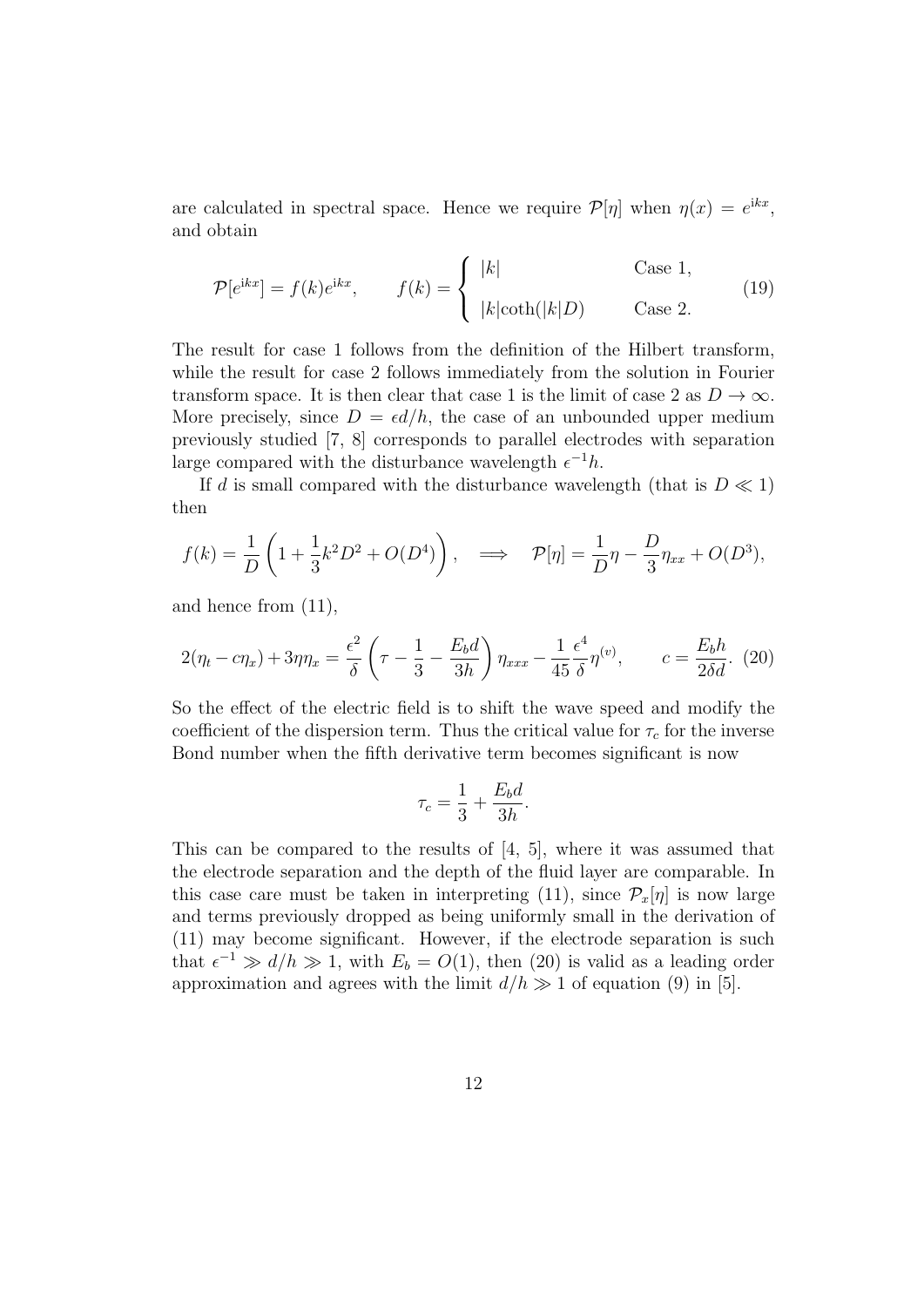#### 4. Travelling Wave Solutions

In order to reduce the number of parameters appearing in the governing equation, for a given wave amplitude scaling  $\delta$ , we choose the wavelength scale

$$
\epsilon = \sqrt{\frac{\delta}{|\tau - \frac{1}{3}|}},
$$

so that the third-derivative dispersion term becomes  $O(1)$ . The governing equation (11) then becomes

$$
2\eta_t + 3\eta \eta_x = a\eta_{xxx} - b\eta^{(v)} + p\mathcal{P}_x[\eta],\tag{21}
$$

with parameters

$$
a = \begin{cases} 1 & \tau > \frac{1}{3} \\ -1 & \tau < \frac{1}{3} \end{cases} \qquad b = \frac{\delta}{45|\tau - \frac{1}{3}|^2}, \qquad p = \frac{E_b}{\delta^{1/2}|\tau - \frac{1}{3}|^{1/2}}.
$$

It should be noted that  $\epsilon$  is defined in this way merely to simplify the form of the equation. If the coefficients b and p are large, then these terms will dictate the actual wavelength of the disturbance. For a given initial condition  $\eta(x, 0) = \eta_0(x)$ , (21) is best solved numerically using a pseudospectral scheme. Each of the terms on the right hand side are evaluated in Fourier space using fast Fourier transforms. For the nonlinear term,  $\eta_x$  is evaluated in Fourier space but  $\eta \eta_x$  is expressed as a product in physical space. However, here we restrict ourselves to travelling wave solutions, and in particular we are interested in the parameter regimes for which solitary travelling waves exist.

We consider travelling wave solutions in the form  $\eta = 2cN(Z)$ , with  $Z = \sqrt{2|c|}(x - ct)$ . In terms of the original dimensional variables we have

$$
\eta_* = 2c\delta h N(Z), \qquad Z = \sqrt{2|c|} \frac{\epsilon}{h} \left( x_* - \sqrt{gh} (1 + c\delta) t_* \right).
$$

The Froude number F is related to the perturbation,  $\delta c$ , in the propagation speed, through  $F^2 = 1 + c\delta$ , and hence the disturbance amplitude is characterised by  $\delta |c| = |F^2 - 1|$ .

The equation for the travelling wave then becomes

$$
-\gamma \left( N - \frac{3}{2}N^2 \right) = aN'' - BN'''' + C\mathcal{P}(N),\tag{22}
$$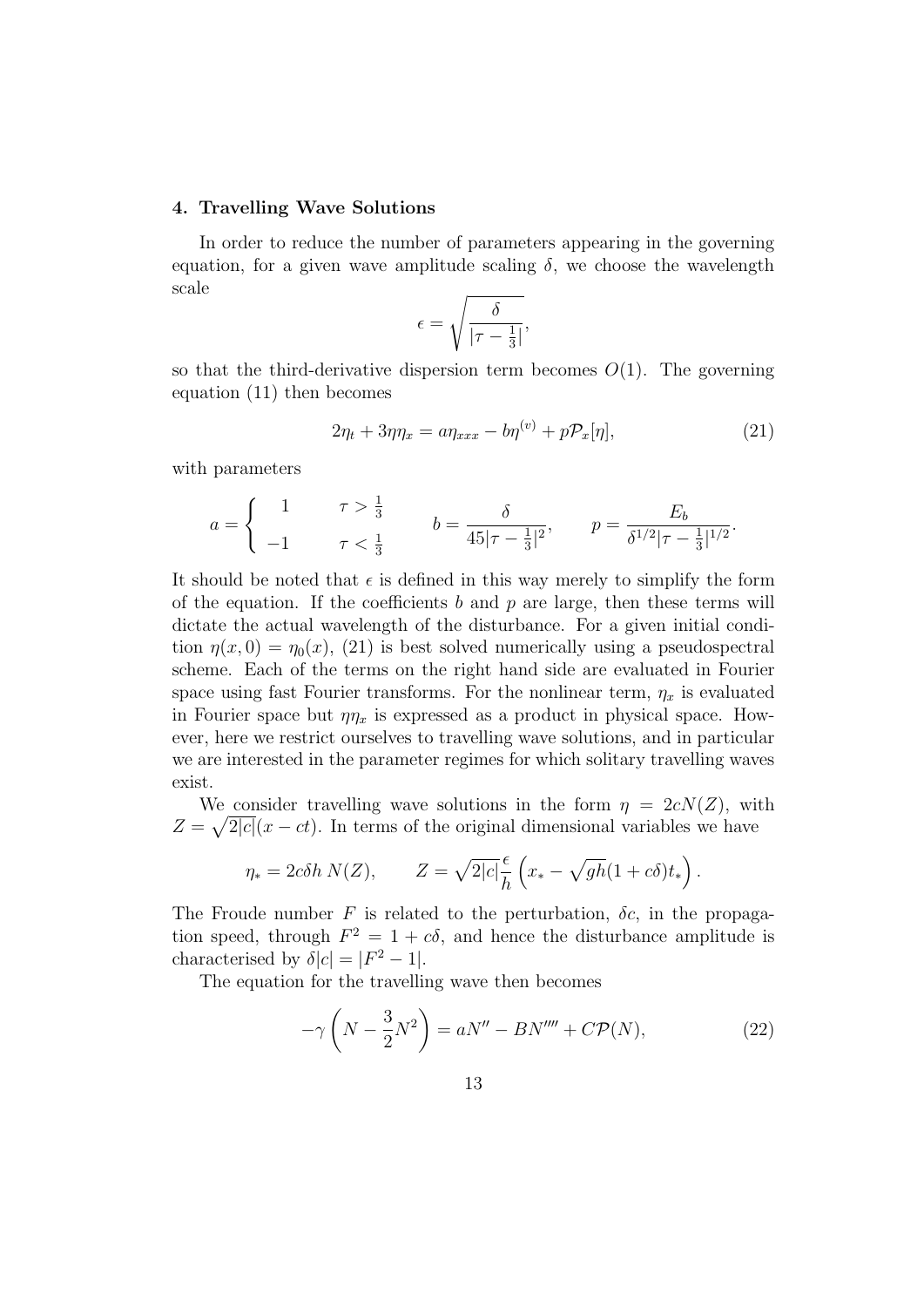where the parameters are given by

$$
\gamma = \begin{cases} 1 & F > 1 \\ -1 & F < 1 \end{cases} \qquad B = \frac{2|F^2 - 1|}{45|\tau - \frac{1}{3}|^2}, \quad C = \frac{E_b}{|2(F^2 - 1)(\tau - \frac{1}{3})|^{1/2}}, \tag{23}
$$

with B and C greater than or equal to zero, from the definition of  $E<sub>b</sub>$ . Thus for a prescribed form of electric forcing (ie  $\mathcal{P}[\eta]$  given), the travelling waves are defined by the set of non-dimensional parameters  $\tau$ ,  $E_b$ , F. Numerical solutions in terms of these parameters are presented later in this section, but first we seek the condition for existence of solitary waves in terms of these parameters. However, it proves simplest to first analyse the behaviour of the solution in terms of the set of variables  $a, \gamma, B$  and C.

In the limit  $B = C = 0$  this equation has the soliton solution  $F(Z) =$  ${\rm sech}^2(Z/2)$  if  $a\gamma < 0$ , but has no solitary wave solutions for  $a\gamma > 0$ . For nonzero  $B, C$  we consider the existence of true solitary waves by investigating the possibility of oscillatory solutions in the small-amplitude tail. Writing  $N(Z) = e^{ikZ}$ , and substituting into the linearised form of (22) gives

$$
Bk^4 + ak^2 - Cf(k) - \gamma = 0,
$$
 (24)

where  $f(k)$  is defined in (19) for the two forms of electric field considered. For case 2 when  $f(k) = k \coth(kD)$ , there is little prospect of any progress analytically and the problem becomes numeric, so for the remainder of this paper we focus on the case when the electrode separation is much longer than the disturbance wavelength and  $f(k) = |k|$ . Since (24) is even in k we define

$$
G(k) \equiv Bk^4 + ak^2 - Ck - \gamma,\tag{25}
$$

and non-decaying oscillations occur in the tail of the disturbance if  $G(k) = 0$ has a positive, real root with  $B, C \geq 0$ . Otherwise solitary wave solutions are possible.

First the case  $B = 0$  is considered which corresponds to dropping the fifth derivative dispersive term. Solving the quadratic for k shows that if  $a\gamma > 0$ positive real roots for k exist and so solitary waves are not possible. The only cases where there are no positive real roots for k are when  $a = -1, \gamma = 1$ for all  $C \geq 0$ , and when  $a = 1$ ,  $\gamma = -1$  with  $C \leq 2$ . Thus solitary wave solutions exist for  $F > 1$ ,  $\tau < \frac{1}{3}$  for all  $E_b$ , and for  $F < 1$ ,  $\tau > \frac{1}{3}$ , if

$$
E_b < 2\left(2(1 - F^2)(\tau - \frac{1}{3})\right)^{1/2}.\tag{26}
$$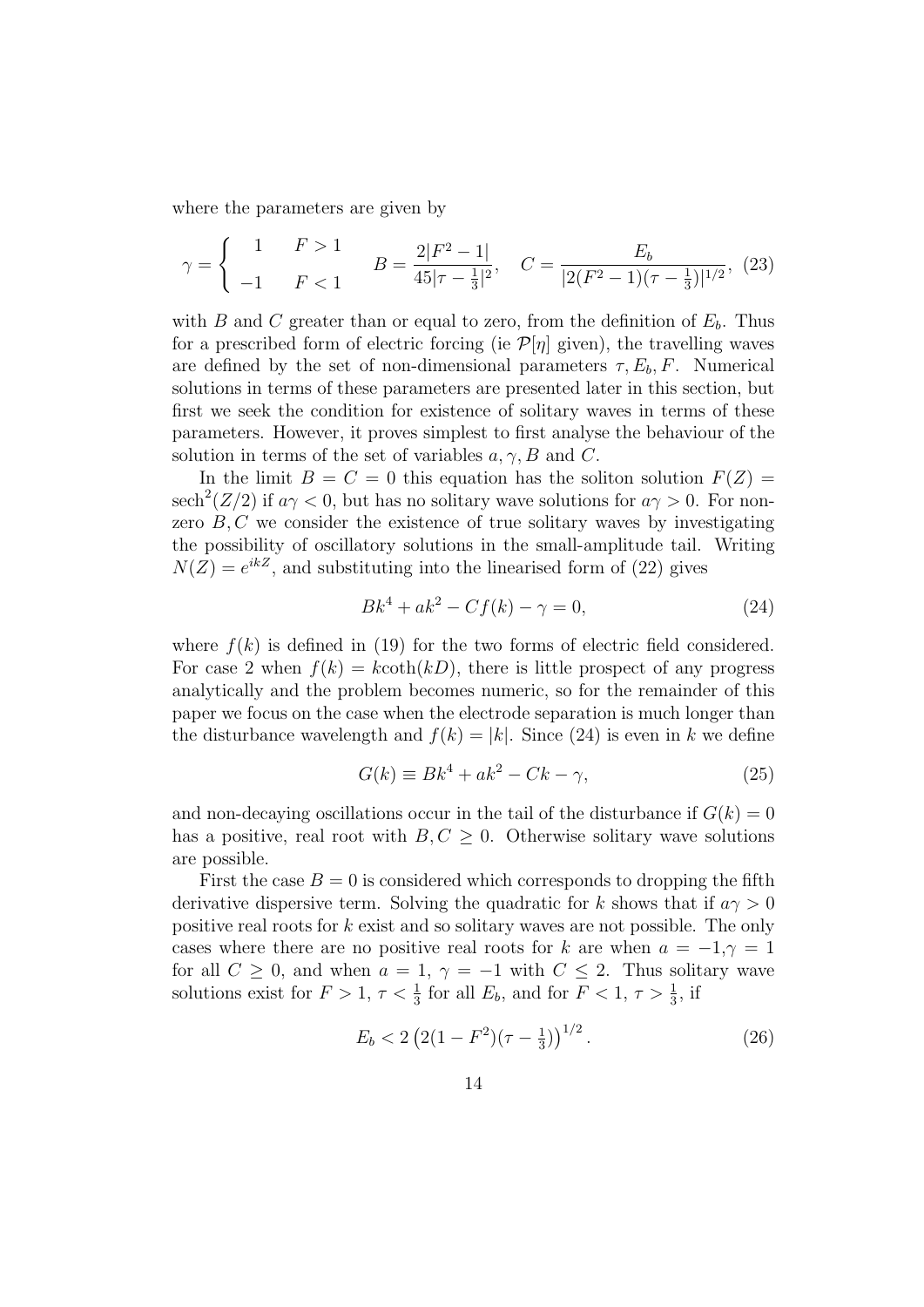For  $B > 0$  more careful analysis is required. Taking  $F > 1$  so  $\gamma = 1$ , we see that  $G(0) = -1$  and  $G(k) \to \infty$  as  $k \to \infty$ , and hence there is at least one positive root for  $k$ , and an oscillatory tail appears. Thus there is no true solitary wave possible for the model equation, with  $F > 1$ .

For  $F < 1$  so  $\gamma = -1$ , it is clear that as  $C \to 0$   $G(k) > 0$  for all k and solitary waves exist, whereas when  $C \to \infty$ , there is a range of k for which  $G(k) < 0$ . The condition on B, C dividing the two cases is that there is a double root of  $G(k) = 0$  with  $k > 0$ . First considering the case  $\tau > \frac{1}{3}$ , solving  $G(k) = G'(k) = 0$  gives a positive root,  $k = k_1(B)$ , with

$$
k_1^2 = \frac{\sqrt{1+12B}-1}{6B},
$$

and  $C = C_*^{(1)}(B)$  where

$$
C_*^{(1)}(B) = \frac{Bk_1^4 - k_1^2 + 1}{k_1} = \frac{1}{3} \sqrt{\frac{2}{3B}} \frac{(12B - 1 + \sqrt{1 + 12B})}{(\sqrt{1 + 12B} - 1)^{1/2}}.
$$
 (27)

Thus the condition that solitary waves exist for  $\tau > \frac{1}{3}$  is that  $C < C_*^{(1)}(B)$ . Here  $C_*^{(1)}(B)$  is an increasing function of  $B > 0$ , with  $C_*^{(1)}(0) = 2$  and the region  $C < C_*^{(1)}(B)$  is illustrated in figure 3(a).

Similar analysis shows that solitary waves exist for  $\tau < \frac{1}{3}$  only if  $B > \frac{1}{4}$ and  $C < C_*^{(2)}(B)$ , where

$$
C_*^{(2)}(B) = \frac{1}{3} \sqrt{\frac{2}{3B}} \frac{(12B - 1 - \sqrt{1 + 12B})}{(\sqrt{1 + 12B} + 1)^{1/2}}.
$$
 (28)

Here  $C^{(2)}_{*}(\frac{1}{4})$  $\frac{1}{4}$ ) = 0 and  $C_*^{(2)}(B)$  is an increasing function of B for  $B > \frac{1}{4}$  The region of the  $(B, C)$  plane in which solitary wave solutions exist for  $\tau < \frac{1}{3}$  is illustrated in figure 3(b).

In §6 the regions in which solitary wave solutions exist is expressed in terms of the dimensionless parameters  $\tau$  and  $E_b$ , but before that we consider numerical solutions of the travelling wave equation (22) for sample values of the parameters  $B$  and  $C$ , and verify the conditions  $(27)$  and  $(28)$ .

# 5. Numerical Solutions of Travelling Wave Equation

In this section we obtain solitary wave solutions of (22) by considering periodic waves in the long wavelength limit using spectral methods. Assuming that the solitary wave is restricted to the region  $-M\pi < Z < M\pi$ , with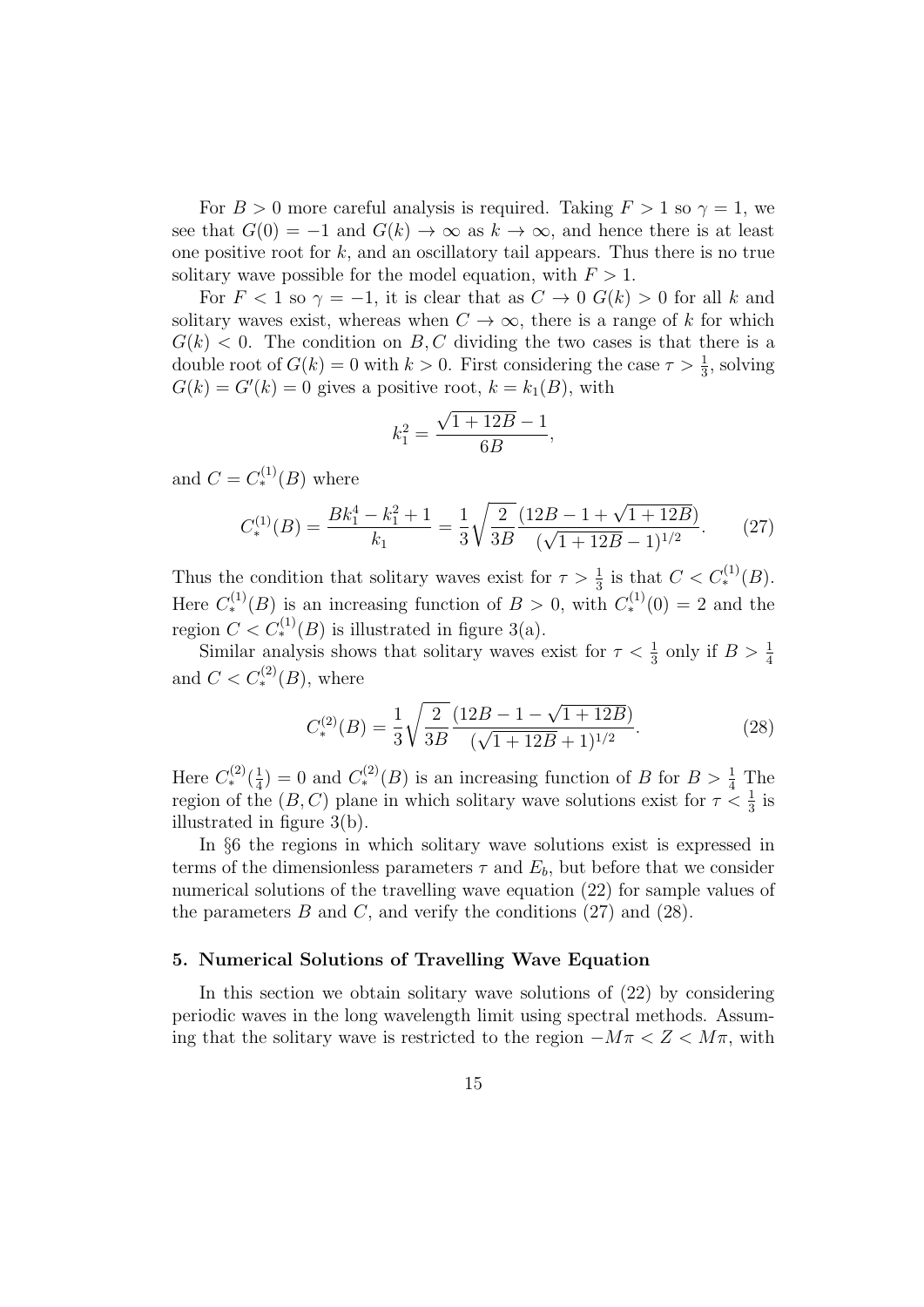

Figure 3: Plot of (a)  $C_*^{(1)}(B)$  given by (27) and (b)  $C_*^{(2)}(B)$  given by (28). The shaded area identifies the region  $(B, C)$  plane in which solitary wave solutions exist for  $\tau > \frac{1}{3}$  and  $\tau < \frac{1}{3}$  respectively. The filled circles and squares correspond to parameter values for the waveforms plotted in figures 4 and 5 respectively.

 $M \gg 1$ , we define  $z = Z/M$ , so

$$
N - \frac{3}{2}N^2 = -\gamma \left( \frac{a}{M^2} N_{zz} + C \mathcal{P} \left[ N \right] - \frac{B}{M^4} N_{zzzz} \right),
$$

and solve for  $-\pi < z < \pi$ .

In order to validate the predictions of §4 on the existence of solitary wave solutions, we now focus on case 1, when the electrode separation is large compared with the disturbance wavelength. Writing the waveform as a truncated Fourier sum,  $N(z) = \sum_{r=-n}^{n} c_r e^{irz}$ , and recalling that  $\mathcal{H}(ire^{irz}) =$  $|r|e^{irz}$ , as noted earlier, we obtain the set of nonlinear equations

$$
c_r - \frac{3}{2} \sum_s c_{r-s} c_s = \gamma \left( \frac{ar^2}{M^2} - \frac{C|r|}{M} + \frac{Br^4}{M^4} \right) c_r, \qquad r = -n..n,
$$

with unknowns  $c_r$ . Attention is restricted to real symmetric  $N(z)$  in which case  $c_r = c_{-r}$  and the set of  $n + 1$  equations in  $n + 1$  unknowns is solved using Newton's method to iterate from an initial guess. All results illustrated in this section are obtained with  $N = 256$  and  $M = 20$ , though results are illustrated for a narrower range of Z values for purposes of clarity.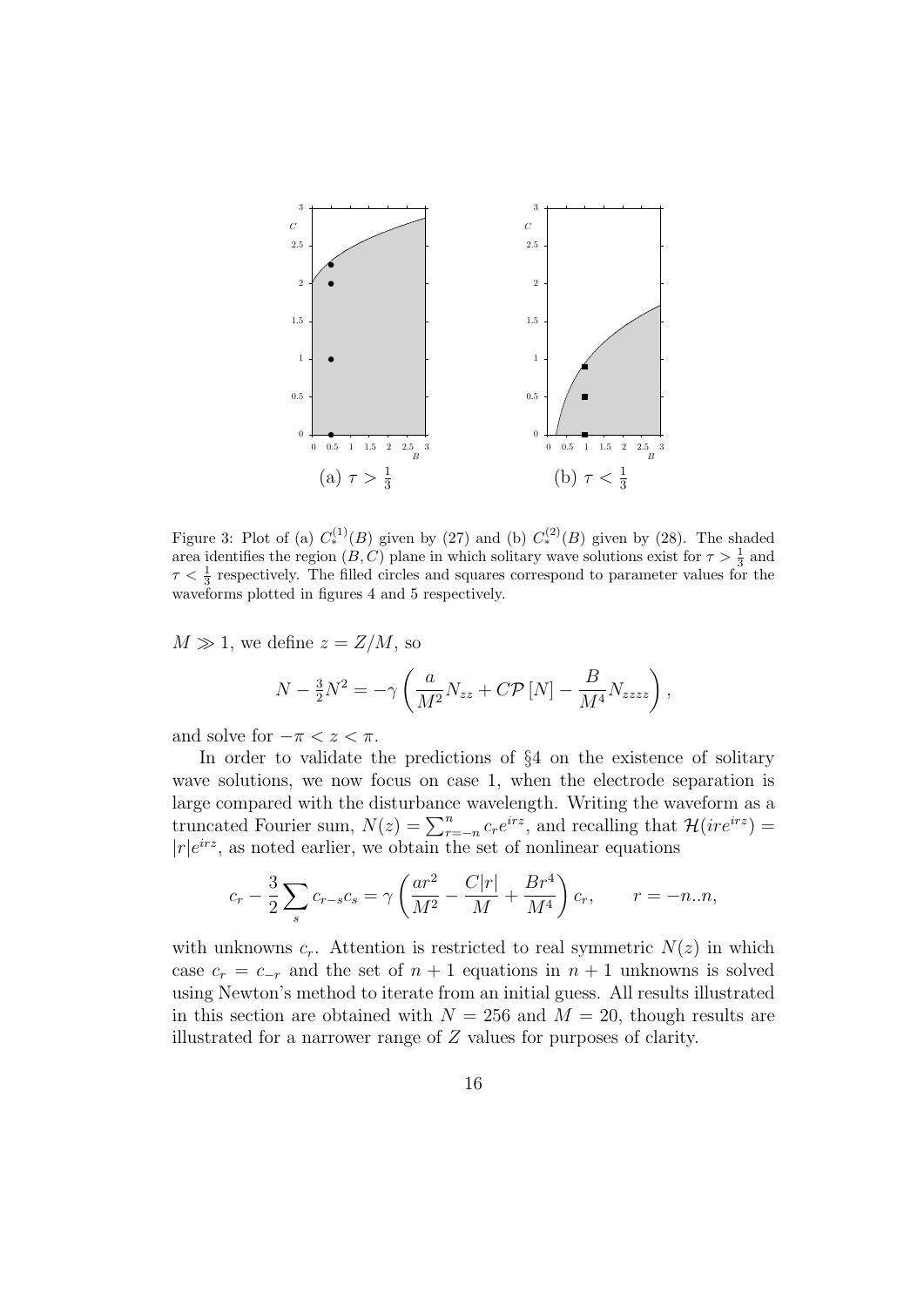

Figure 4: Wave forms for  $a = 1, B = 0.5$  and  $C = 0.0, 1.0, 2.0, 2.25$ . As C increases, the solution amplitude decreases and the width increases. For these parameter values, (27) predicts that travelling wave solutions exist for  $C < 2.29$ .

We begin by considering solutions with  $\gamma = -1$ ,  $a = 1$  (corresponding to  $F < 1, \tau > \frac{1}{3}$ , where the predicted region for the existence of solitary wave solutions is illustrated in figure 3a. Since  $B = C = 0$  with solution  $N(z) = sech<sup>2</sup>(Mz)$  is part of the region, this can be taken as a starting solution, with solutions for non-zero  $B$  and  $C$  obtained by changing the parameters by small increments starting from  $B = C = 0$  and using the solution for the previous values of the parameters as the initial guess. Results for  $B = 0.5$  and  $C = 0.0, 1.0, 2.0, 2.25$  are given in figure 4. For this particular value of B,  $C_*^{(1)} = 2.29$  and it is seen that as C approaches  $C_*^{(1)}$  the maximum wave amplitude decreases accompanied by oscillations which decay ever more slowly.

For  $\tau < \frac{1}{3}$  when  $a = -1$ , there are no travelling waves for  $B < \frac{1}{4}$ , and so travelling wave forms can not be immediately generated by increasing  $B$ in small increments from the sech<sup>2</sup> profile as previously discussed. However using  $N(z) = \operatorname{sech}^2(Mz)$  as the initial guess, Newton's method converges for  $B > \frac{1}{4}$ ,  $C = 0$ . The value of C can then be increased in small increments as  $E > 4$ ,  $C = 0$ . The value of C can then be increased in small increments as it is predicted that solitary waves exist for  $C < C_*^{(2)} = 0.93$  and results for  $C = 0.0, 0.5, 0.9$  show similar behaviour to the results shown in figure 4 in that the amplitude decreases as  $C$  increases and slowly decaying oscillations arise as  $C_*^{(2)}$  is approached.

In this section results have been presented in terms of the parameters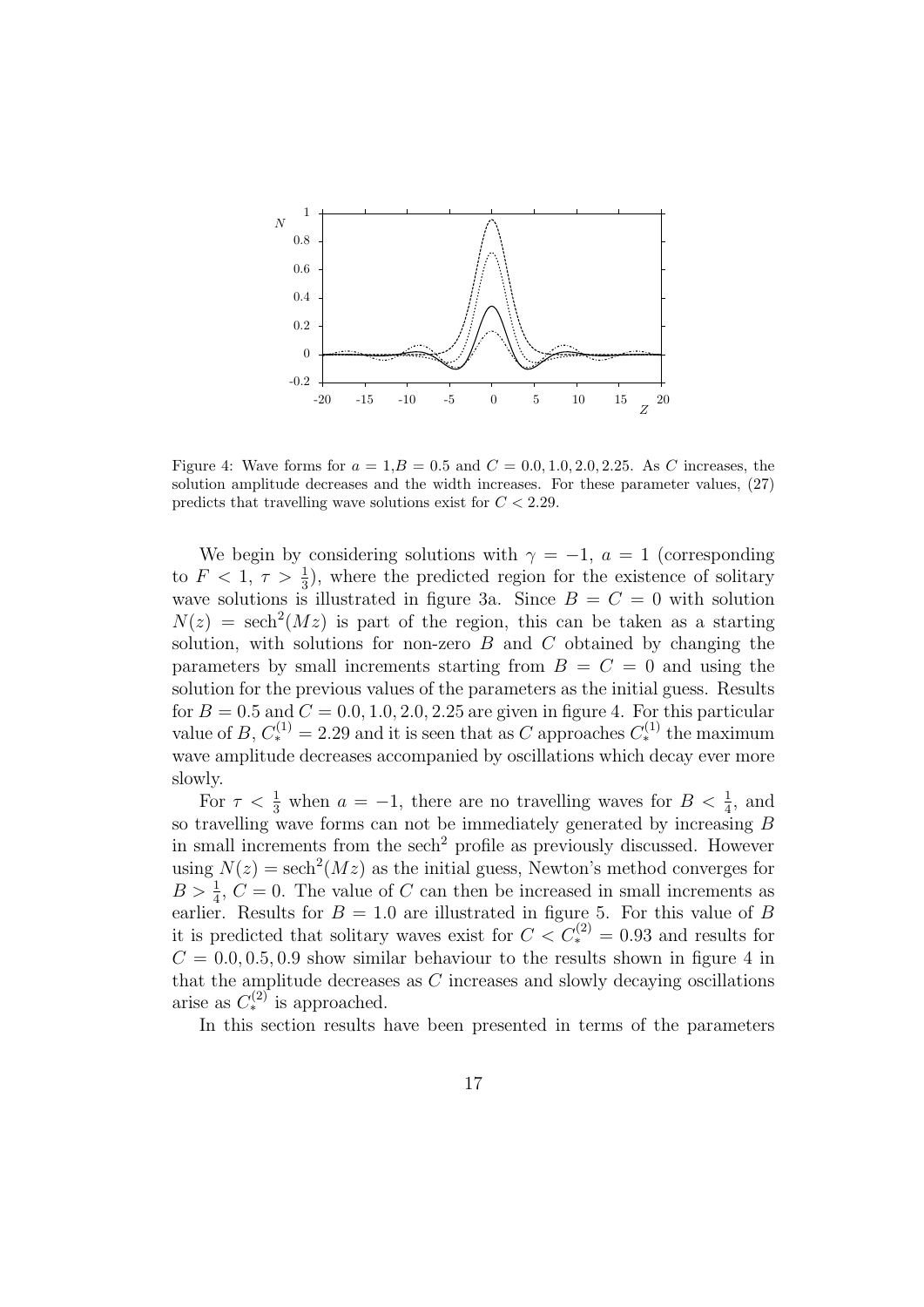

Figure 5: Wave forms for  $a = -1$  B = 1.0 and  $C = 0.0, 0.5, 0.9$ . As C increases, the solution amplitude decreases and the width increases. For these parameter values, (28) predicts that travelling wave solutions exist for  $C < 0.93$ .

B and C as this is the minimum set of parameters required. In the final section the condition for the existence of solitary waves is recast in terms of the physical dimensionless parameters,  $E_b$ ,  $\tau$  and F.

## 6. Summary

The governing equation (11) for small-amplitude, long-wavelength disturbances has been derived in the presence of a vertical electric field due to parallel electrodes. Two cases were considered, one in which the electrode separation was long compared with the disturbance wavelength and the second case where the electrode separation is comparable to the wavelength. In the first case the analysis can be compared with [8]. The present analysis differs in that no specific relationship between wavelength and amplitude is assumed. The more general governing equation (11) agrees with the final results of the earlier work for the distinguished scalings considered there, but importantly allows an investigation of the conditions for which solitary travelling waves exist.

We conclude this paper by determining the conditions under which solitary travelling waves exist, in terms of the original non-dimensional variables  $E<sub>b</sub>$  and  $\tau$ . When the electrode separation distance is large compared with the wavelength, from §4 the condition that a solitary wave solution exists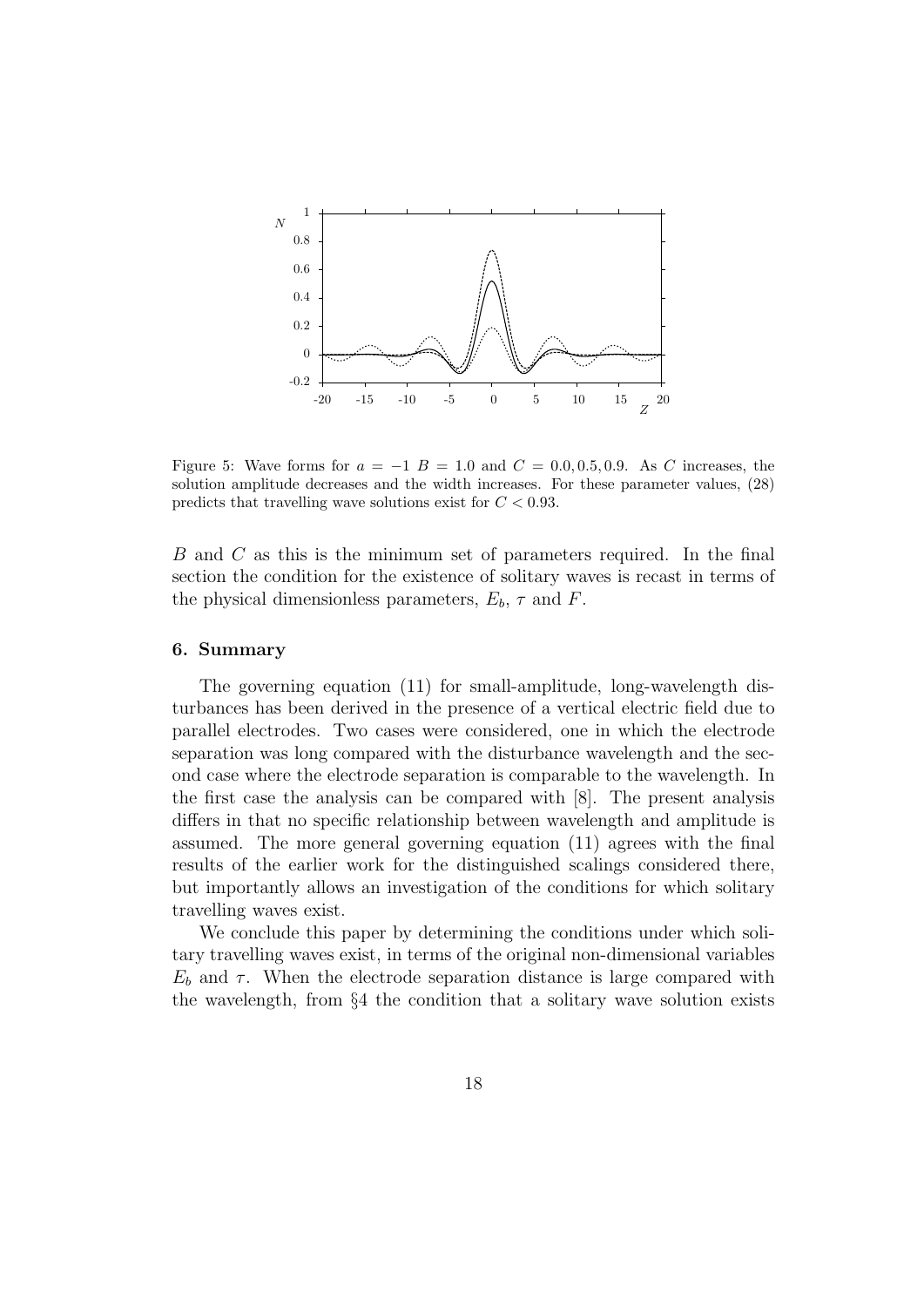becomes  $F < 1$  and  $E_b < E_*(F, \tau)$  where

$$
E_*(F,\tau) = (2(1-F^2)|\tau - \frac{1}{3}|)^{1/2} C_* \left(\frac{2(1-F^2)}{45|\tau - \frac{1}{3}|^2}\right), \tag{29}
$$

$$
C_*(B) = \begin{cases} C_*^{(1)}(B) & \tau > \frac{1}{3}, \\ C_*^{(2)}(B) & \tau < \frac{1}{3}. \end{cases}
$$
 (30)

Note that as  $B \to \infty$ , both  $C_*^{(1)}(B)$  and  $C_*^{(2)}(B)$  tend to  $4(B/27)^{1/4}$  and hence  $E_*$  is continuous at  $\tau = \frac{1}{3}$  with

$$
E_*(F, \frac{1}{3}) = \frac{4}{3} \left(\frac{8}{15}\right)^{1/4} (1 - F^2)^{3/4}.
$$

Since  $E_b \ge 0$  by definition, and  $C_*^{(2)}(B) < 0$  for  $B < \frac{1}{4}$  we see that there are no solitary wave solutions for

$$
\tau < \frac{1}{3} - \sqrt{\frac{8(1 - F^2)}{45}}.
$$

The region of the  $(\tau, E_b)$  plane for which (30) predicts the existence of solitary travelling waves with  $F < 1$  is shown as the shaded region in figure 6 for  $F = 0.9.$ 

These results can be compared with the case when the fifth derivative term in (21) is ignored. From (26) the condition for solitary waves solutions when  $F < 1$  is then  $\tau > \frac{1}{3}$  and

$$
E_b < E_{\dagger}(F,\tau) = 2\left(2(1-F^2)(\tau-\frac{1}{3})\right)^{1/2}.
$$

This region is marked by the darker shading in figure 6 for  $F = 0.9$ . It is seen that the conditions for the existence of solitary travelling waves agree away from the region  $\tau$  close to  $\frac{1}{3}$ , but that the inclusion of the fifth derivative term extends the region for which solitary wave solutions exist in the neighbourhood of  $\tau = \frac{1}{3}$  $\frac{1}{3}$ . In particular solitary solutions are predicted with  $F < 1$  for values of  $\tau < \frac{1}{3}$ , at least when the electric field is small.

As well as providing a systematic approach to deriving wave equations for a range of different scalings and arbitrary electrode separation, the analysis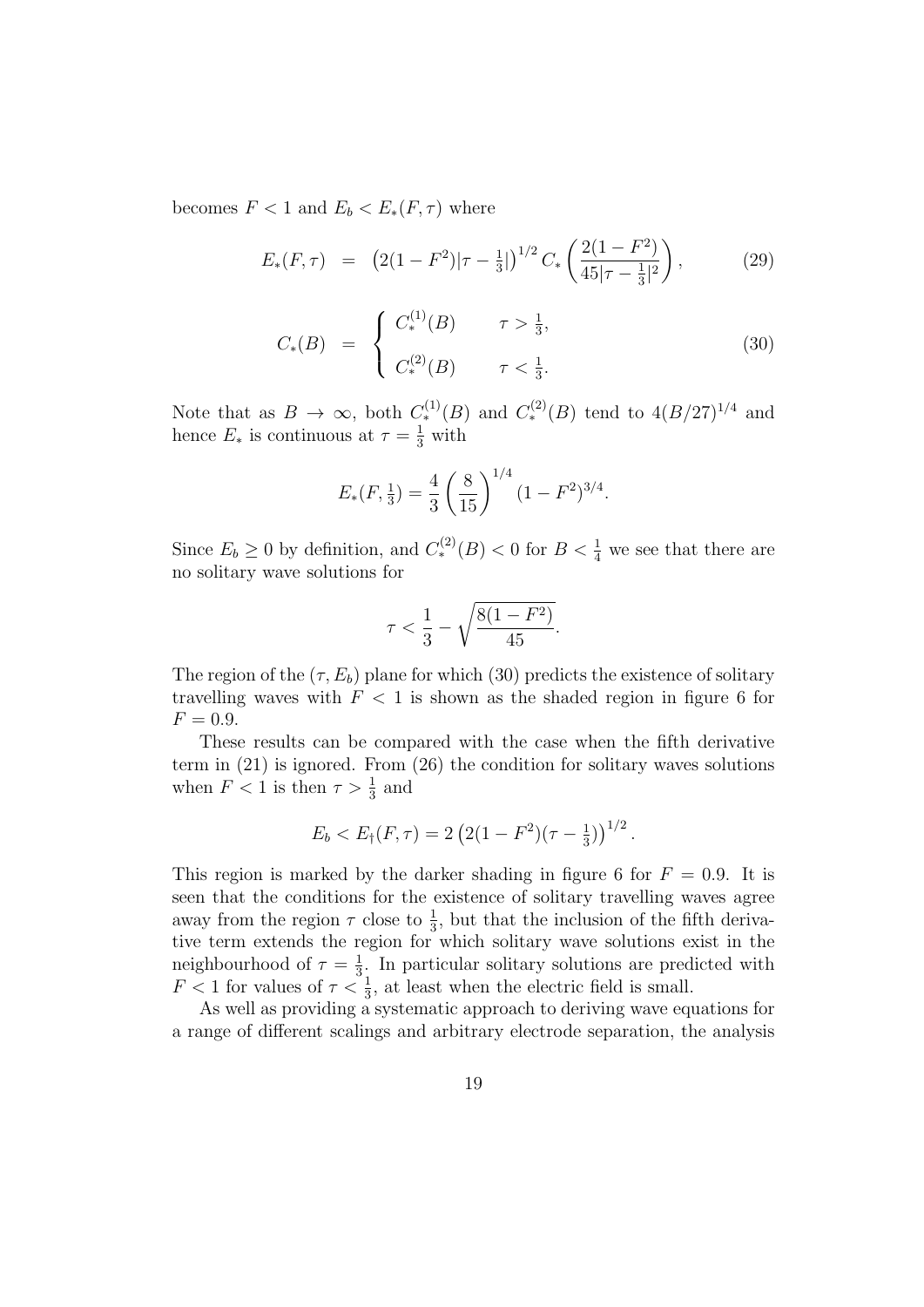

Figure 6: Region in  $\tau$ ,  $E_b$  space for which solitary wave solutions exist for  $F = 0.9$ . The dark shaded region denotes when solitary waves exist if the fifth derivative term is ignored. The light shaded region shows the additional part of parameter space when the fifth derivative term is retained. The filled circles and squares correspond to parameter values for the waveforms plotted in figures 4 and 5 respectively.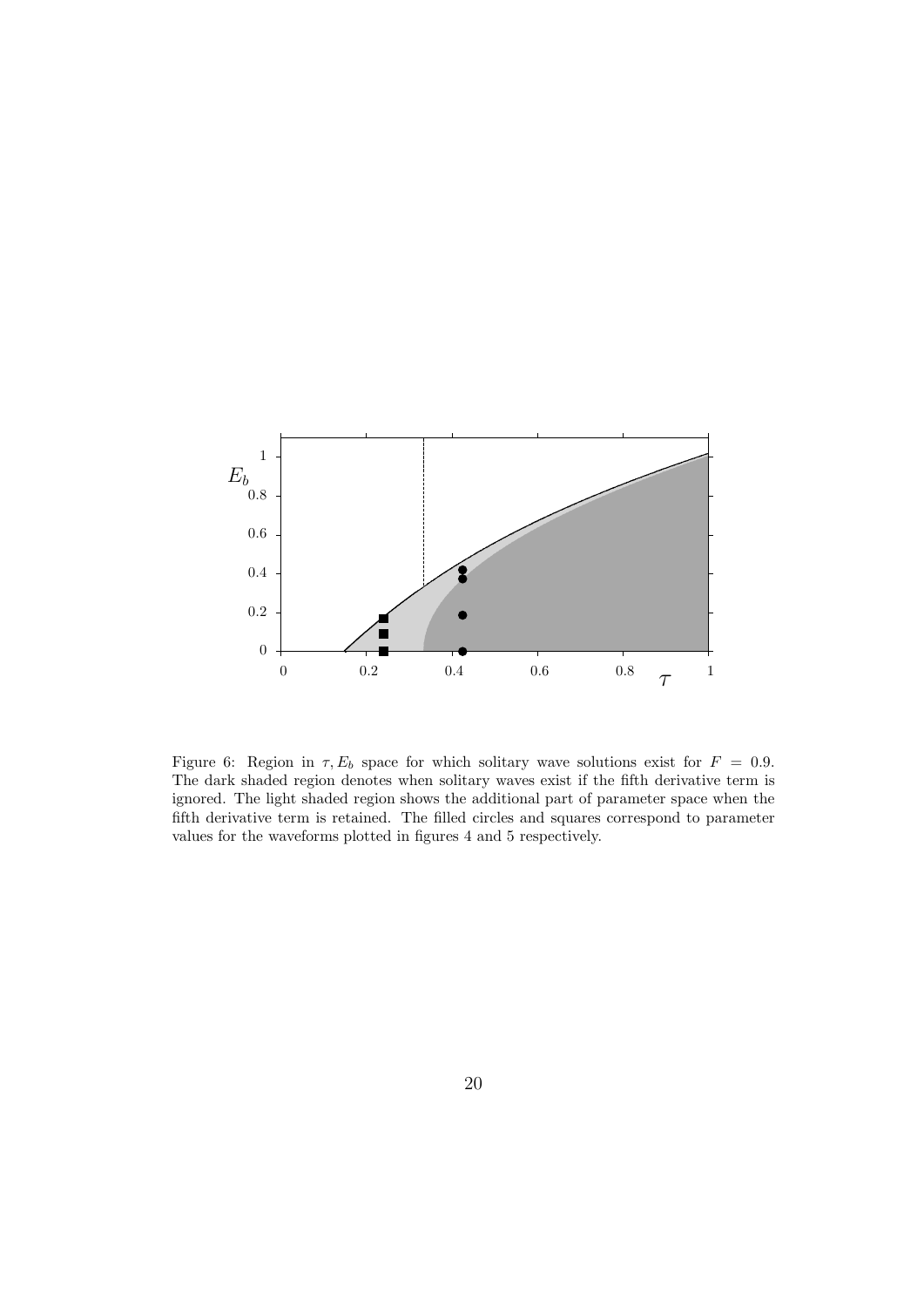presented in this paper provides conditions for the existence of solitary waves in terms of the natural dimensionless parameters, Froude number  $F$ , electric Weber number  $E_b$  and Bond number  $\tau$ . Further numerical investigation using boundary element methods for the fully nonlinear problem may clarify the validity of the weakly nonlinear approach of the present work.

## References

- [1] D. T. Papageorgiou, J. M. Vanden-Broeck, Antisymmetric capillary waves in electrified fluid sheets, Eur. J. Appl. Math. 15 (2004) 609–623.
- [2] D. T. Papageorgiou, J. M. Vanden-Broeck, Large-amplitude capillary waves in electrified fluid sheets, J. Fluid Mech. 508 (2004) 71–88.
- [3] C. V. Easwaran, Solitary waves on a conducting fluid layer, Phys. Fluids 31 (11) (1988) 3442–3443.
- [4] A. Gonzalez, A. Castellanos, Korteweg-deVries-Burgers equation for surface-waves in nonideal conducting liquids, Phys. Rev. E 49 (4) (1994) 2935–2940.
- [5] A. Gonzalez, A. Castellanos, Nonlinear waves in a viscous horizontal film in the presence of an electric field, J. Electrost. 40-1 (1997) 55–60.
- [6] A. Castellanos, A. Gonzalez, Nonlinear electrohydrodynamics of free surfaces, IEEE Trns. Dielectr. Electr. Insul. 5 (3) (1998) 334–343.
- [7] D. T. Papageorgiou, P. G. Petropoulos, J. M. Vanden-Broeck, Gravity capillary waves in fluid layers under normal electric fields, Phys. Rev. E  $72(5)(2005)051601-1-3.$
- [8] H. Gleeson, P. Hammerton, D. T. Papageorgiou, J. M. Vanden-Broeck, A new application of the Kortweg-de Vries Benjamin-Ono equation in interfacial electrohydrodynamics, Physics of Fluids 19 (2007) 031703–1– 3.
- [9] J. K. Hunter, J. M. Vanden-Broeck, Solitary and periodic gravity capillary waves of finite-amplitude, J. Fluid Mech. 134 (1983) 205–219.
- [10] J. Melcher, G. Taylor, Electrohydrodynamics: A Review of the Role of Interfacial Shear Stresses, Annual Reviews in Fluid Mechanics 1 (1) (1969) 111–146.